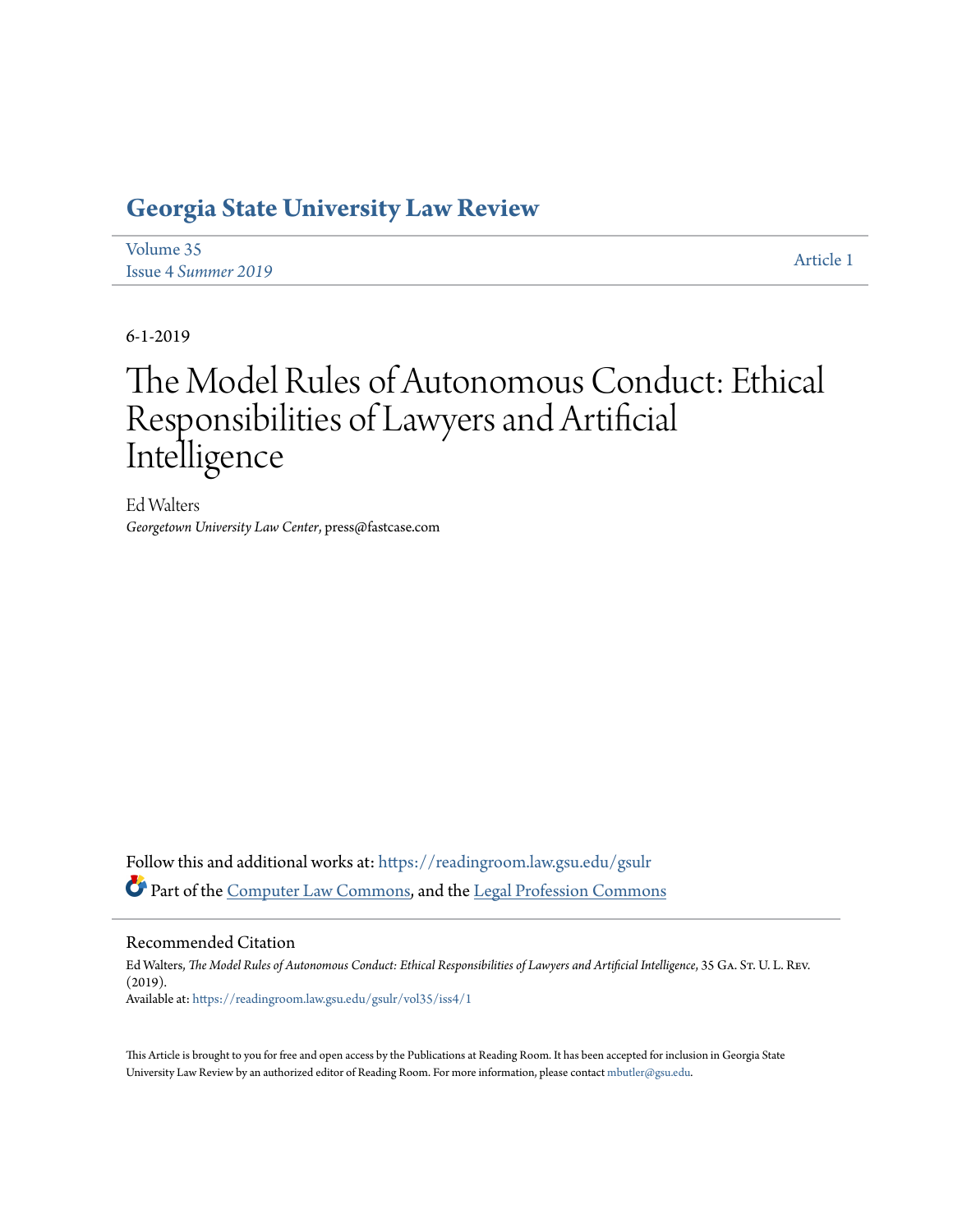# **THE MODEL RULES OF AUTONOMOUS CONDUCT: ETHICAL RESPONSIBILITIES OF LAWYERS AND ARTIFICIAL INTELLIGENCE**

# **Ed Walters1**

#### **INTRODUCTION**

Practitioners use artificial-intelligence (AI) tools in fields as varied as finance, medicine, human resources, marketing, sports, and many others.2 Now, for the first time, lawyers are beginning to use similar tools in the delivery of legal services.<sup>3</sup> Where once lawyers may have only used AI for electronic discovery (eDiscovery), today they are using AI for legal research, drafting, contract management, and litigation strategy.<sup>4</sup>

The use of AI to deliver legal services is not without its detractors, and some have suggested that the use of AI may take the jobs of lawyers—or worse, make lawyers obsolete.<sup>5</sup> Others suggest that using AI tools may violate the ethical responsibilities of lawyers or constitute the unauthorized practice of law (UPL).6

Although the ethical responsibilities of lawyers differ from state to state, most state codes are based on the American Bar Association's

1

 <sup>1.</sup> Ed Walters is the CEO of Fastcase and an adjunct professor at the Georgetown University Law Center and at Cornell Law School, where he teaches The Law of Robots, a class about challenges to the law presented by robotics and artificial intelligence. He serves on the editorial board of *RAIL: The Journal of Robotics, Artificial Intelligence & Law*, and he is the editor of *Data-Driven Law* (Taylor & Francis 2018).

 <sup>2.</sup> Daniel Faggella, *Artificial Intelligence Industry—An Overview by Segment*, EMERJ (Feb. 19, 2019), https://emerj.com/ai-sector-overviews/artificial-intelligence-industry-an-overview-by-segment/ [https://perma.cc/9ZRA-RXZH]; Dom Nicastro, *7 Ways Artificial Intelligence Is Reinventing Human Resources*, CMS WIRE (Mar. 12, 2018), https://www.cmswire.com/digital-workplace/7-ways-artificialintelligence-is-reinventing-human-resources/ [https://perma.cc/5ZYA-E3YJ].

 <sup>3.</sup> John O. McGinnis & Russell G. Pearce, *The Great Disruption: How Machine Intelligence Will Transform the Role of Lawyers in the Delivery of Legal Services*, 82 FORDHAM L. REV. 3041, 3041 (2014).

 <sup>4.</sup> *Id.* 

 <sup>5.</sup> *Id.* at 3042.

 <sup>6.</sup> Thomas E. Spahn, *Artificial Intelligence: Ethics Issues*, AM. L. INST. CONTINUING LEGAL EDUC., Feb. 22, 2018, at 2, TSZJ10 ALI-CLE 1.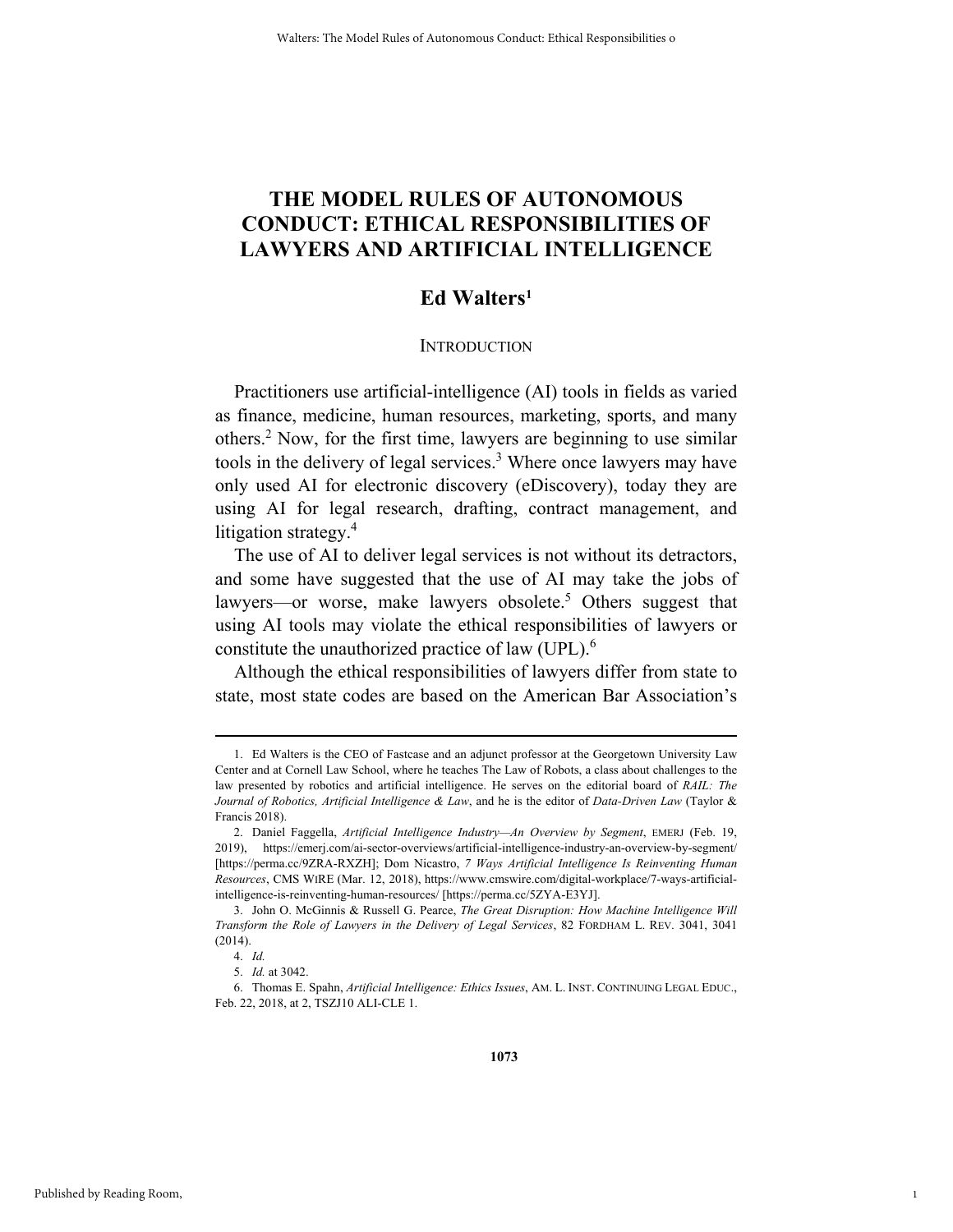Model Rules of Professional Conduct (the Model Rules) and their interpretive comments.<sup>7</sup> This article reviews the responsibilities of lawyers who employ AI tools under the Model Rules and previews how the Model Rules might apply to AI software not yet developed but just on the horizon.

#### *I. Rule 1.1: Duty of Competence*

Lawyers have a duty to represent clients with competence, and the Model Rules spell out that this extends to complete and thorough preparation, as well as to a duty of technological competence.<sup>8</sup> Rule 1.1 specifically states, "A lawyer shall provide competent representation to a client. Competent representation requires the legal knowledge, skill, thoroughness and preparation reasonably necessary for the representation." The associated commentary for the Model Rule also provides:

#### *Thoroughness and Preparation*

[5] Competent handling of a particular matter includes inquiry into and analysis of the factual and legal elements of the problem, and use of methods and procedures meeting the standards of competent practitioners. It also includes adequate preparation. The required attention and preparation are determined in part by what is at stake; major litigation and complex transactions ordinarily require more extensive treatment than matters of lesser complexity and consequence . . . .

. . . .

#### *Maintaining Competence*

 [8] To maintain the requisite knowledge and skill, a lawyer should keep abreast of changes in the law and its practice,

 <sup>7.</sup> *Id.* at 1.

 <sup>8.</sup> MODEL RULES OF PROF'L CONDUCT r. 1.1 cmt. 5, 8 (AM. BAR ASS'N 2016).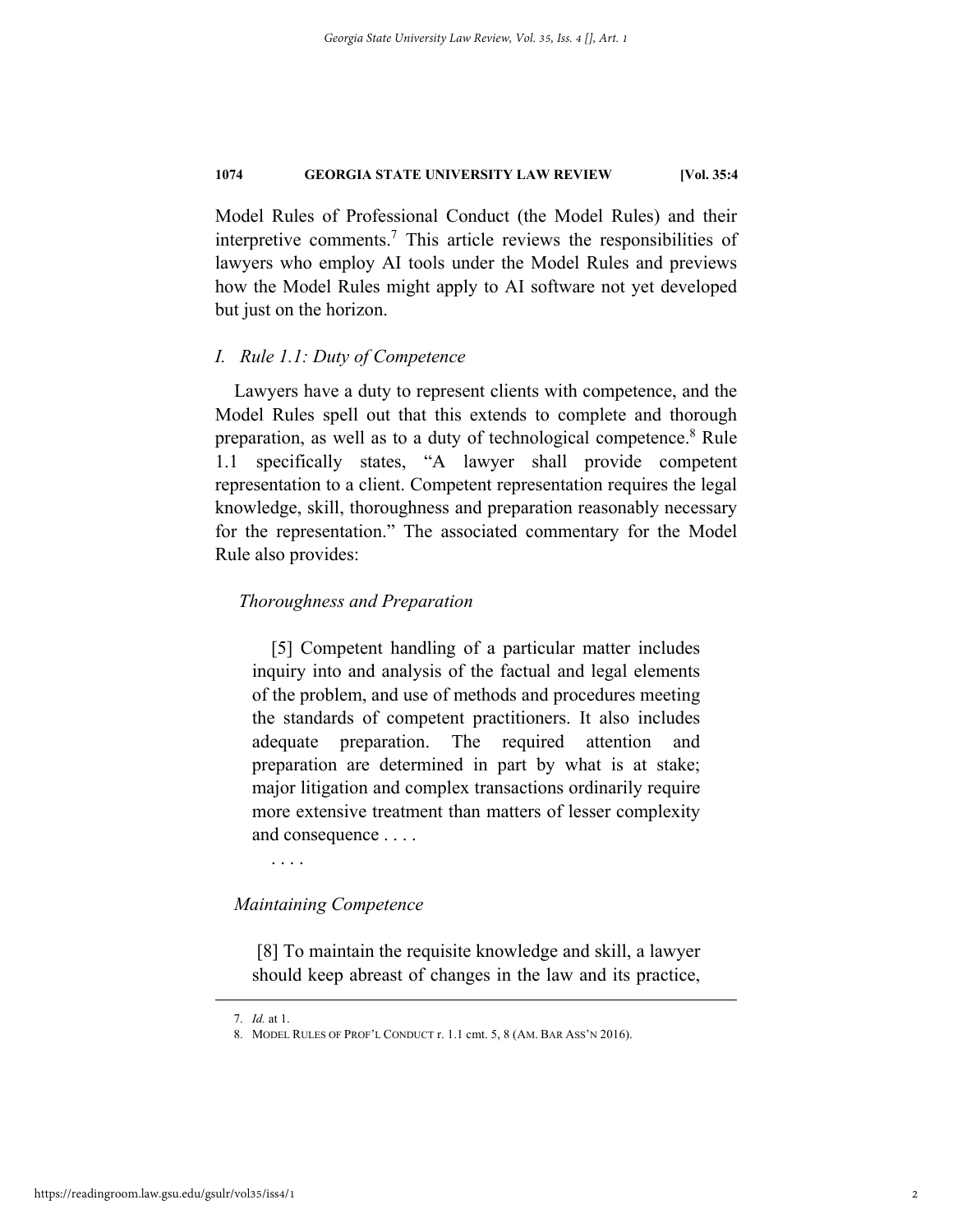including the benefits and risks associated with relevant technology, engage in continuing study and education and comply with all continuing legal education requirements to which the lawyer is subject.<sup>9</sup>

When lawyers represent clients, the Model Rules impose a threshold standard of competence in the engagement—there is no "caveat emptor" standard for legal work.<sup>10</sup> The Model Rules impose four measures of competence: the legal knowledge, skill, thoroughness, and preparation reasonably necessary to represent the client. Comment 5 clarifies what is reasonably necessary, requiring research and analysis into the relevant facts and law using the "methods and procedures . . . of competent practitioners."<sup>11</sup>

Comment 5 also makes clear that lawyers need not expend infinite resources in the pursuit of competence.12 Comment 5 notes that the required effort and expense are driven in part by what is at stake in the matter.13 It suggests something like the Learned Hand formula for negligence, only instead for professional responsibility: if the cost of a means of preparation (or the use of a technology) is less than the probability of it making a difference multiplied by the financial magnitude of that difference in the representation, it would be a breach of professional responsibility not to employ the means of preparation.14

Under the reasoning of Comment 5, if *p* represents the probability of making a difference, *d* represents the financial magnitude of the difference, and *m* represents the cost of the measure, then if *pd>m*, it would be a breach of responsibility not to employ the measure.<sup>15</sup> So if the measure has an extremely high price, a law firm would not have an obligation to employ it in low-stakes matters. Of course, as

 <sup>9.</sup> *Id.* 

 <sup>10.</sup> Spahn, *supra* note 6, at 2.

 <sup>11.</sup> MODEL RULES OF PROF'L CONDUCT r. 1.1 cmt. 5 (AM. BAR ASS'N 2016).

 <sup>12.</sup> *See id.*

 <sup>13.</sup> *Id.* 

 <sup>14.</sup> *Id.*; Stephen G. Gilles, *On Determining Negligence: Hand Formula Balancing, the Reasonable Person Standard, and the Jury*, 54 VAND. L. REV. 813, 818 (2001).

 <sup>15.</sup> MODEL RULES OF PROF'L CONDUCT r. 1.1 cmt. 5 (AM. BAR ASS'N 2016).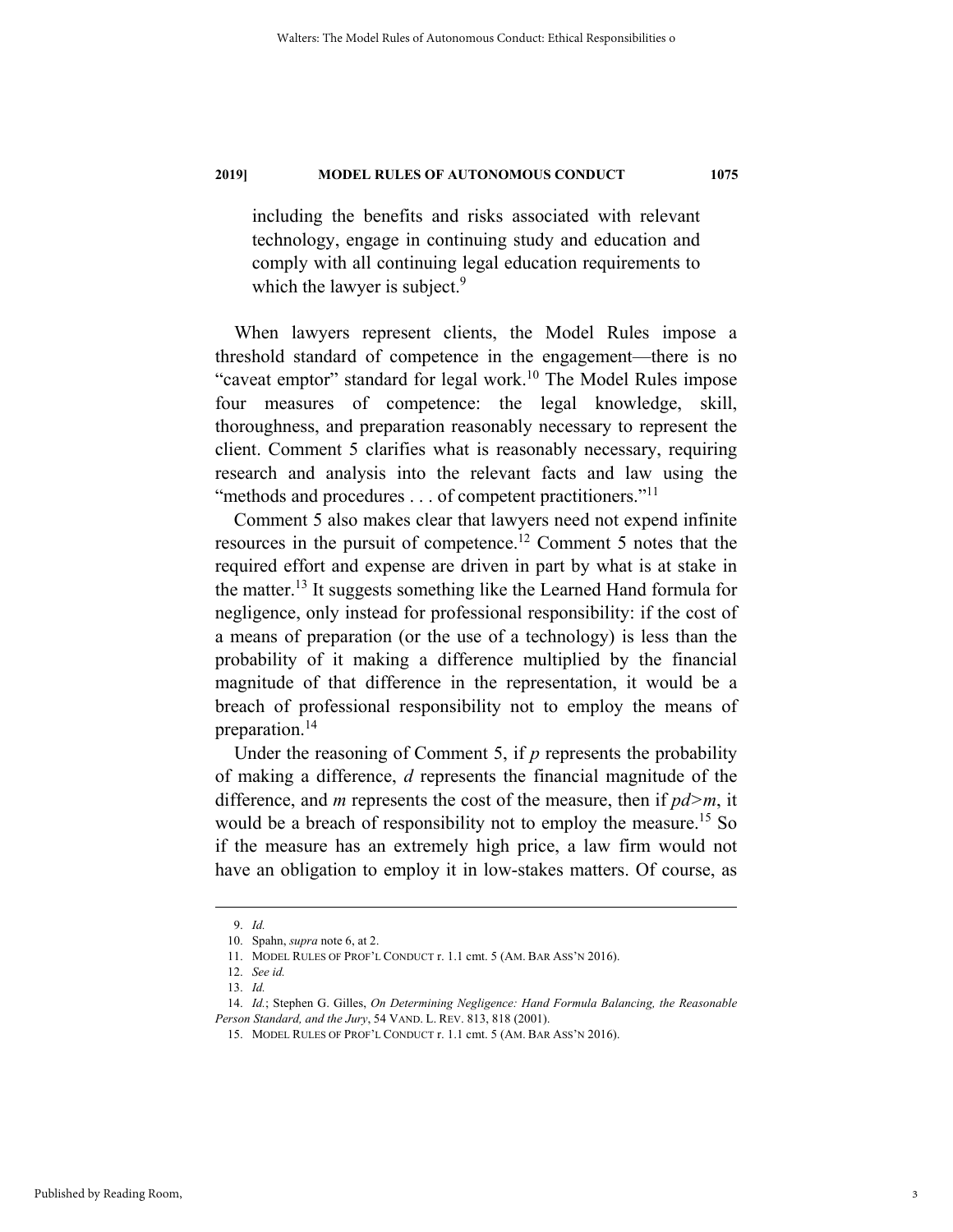in measures of Hand-formula negligence, likelihoods and likely differences can be difficult to measure.

If it wasn't already clear, Comment 8 explicitly says that the duty of competence extends to technological competence.16 For example, in a court that only accepted electronic filing, a lawyer who did not know how to use a computer would be required either to learn or to employ someone who could use a computer to file pleadings. Similarly, as the quality of work product created by lawyers augmented with AI surpasses the work created without AI, it is clear that lawyers will soon have a professional responsibility to employ new techniques.

An apparent example of this is in eDiscovery, which has been shown to surpass human review in both accuracy and recall.17 For small litigation matters, eDiscovery may not be required.<sup>18</sup> But for larger matters, especially with large volumes of electronically discoverable information, it would not only be less expensive to review electronically, but it would also be more accurate, and lawyers would have a professional responsibility to use technology-assisted review, or "TAR," from an eDiscovery provider. This may be required by Rule 1.1, as well as by Rule 1.3's duty of diligence.<sup>19</sup>

The price for many AI services is already low and might be expected to decrease over time, which means that law firms may face a professional responsibility to employ state-of-the-art legal-research and drafting tools, at least where they show efficacy and become broadly used in the profession.<sup>20</sup>

 <sup>16.</sup> *Id.* cmt. 8*.* 

 <sup>17.</sup> Maura R. Grossman & Gordon V. Cormack, *Quantifying Success: Using Data Science to Measure the Accuracy of Technology-Assisted Review in Electronic Discovery*, *in* DATA-DRIVEN LAW: DATA ANALYTICS AND THE NEW LEGAL SERVICES 127, 142 (Ed Walters ed., 2019); McGinnis & Pearce, *supra* note 3, at 3048.

 <sup>18.</sup> *See* MODEL RULES OF PROF'L CONDUCT r. 1.1 cmt. 5 (AM. BAR ASS'N 2016); McGinnis & Pearce, *supra* note 3, at 3047–48.

 <sup>19.</sup> MODEL RULES OF PROF'L CONDUCT r. 1.1, 1.3 (AM. BAR ASS'N 2016). "A lawyer shall act with reasonable diligence and promptness in representing a client." *Id.* r. 1.3.

 <sup>20.</sup> Erin Hichman, *Law Firms Need AI to Stay in the Game*, ALM INTELLIGENCE (July 2018), https://www.alm.com/intelligence/solutions-we-provide/business-of-law-solutions/analyst-reports/lawfirms-need-artificial-intelligence-to-stay-in-the-game/ [https://perma.cc/KZT8-PA32].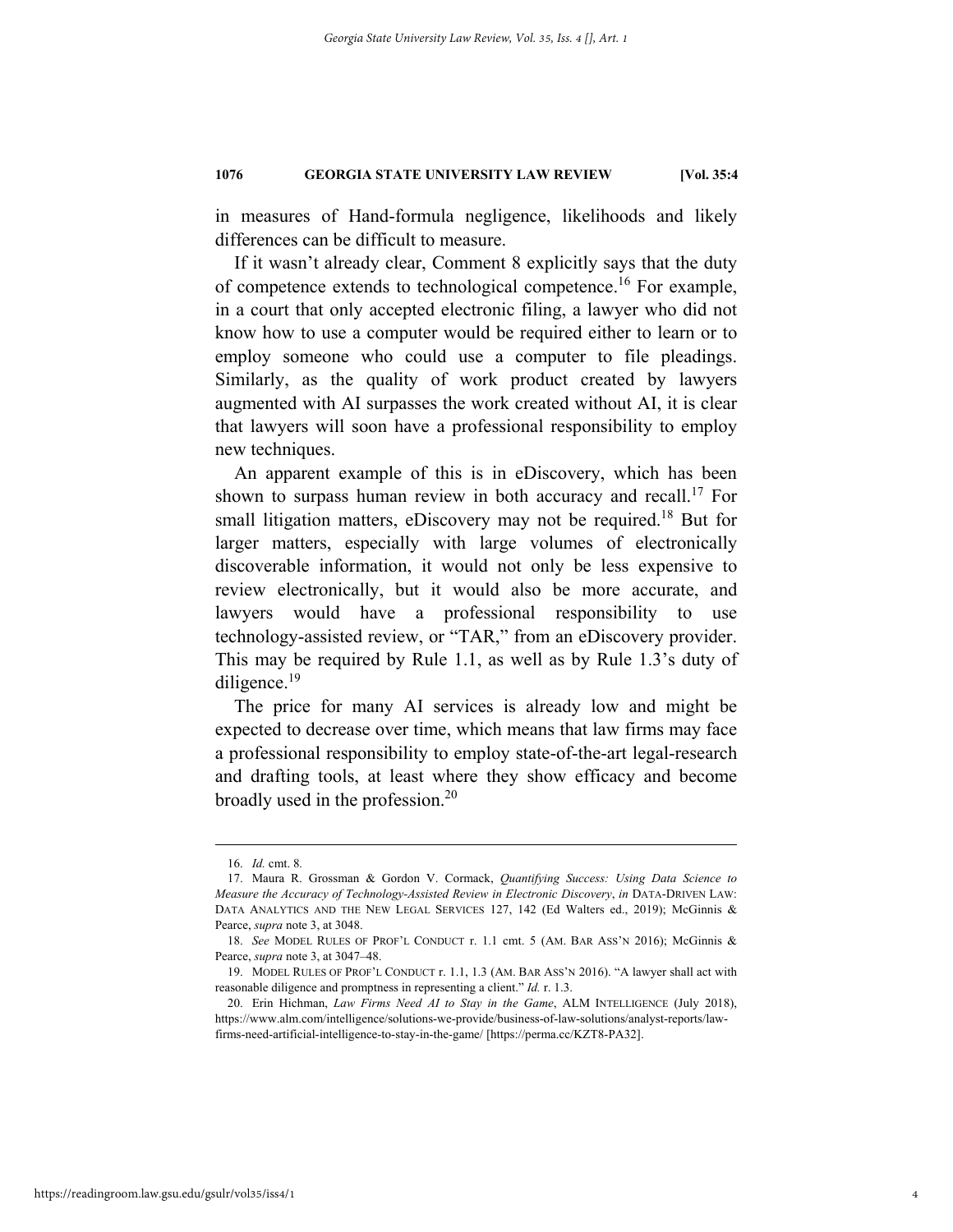Although AI tools are reasonably new to the world of legal research, new versions of legal research services, such as Westlaw, LexisNexis, and Fastcase, all incorporate elements of AI in the legal research tools.<sup>21</sup> These tools do simple operations, such as look up synonyms of search terms, interpret whether queries should be run as Boolean expressions or natural-language searches, and parse the meaning of natural-language queries.<sup>22</sup> AI tools rank search results across multiple dimensions, including using the aggregate history of past searchers to rank search results more intelligently for later researchers.23 AI tools also provide the first pass of citator services, such as Shepard's, KeyCite, and Bad Law Bot.<sup>24</sup>

In addition, many legal research services, such as Casetext, Judicata, ROSS Intelligence, and vLex, now include brief-evaluation tools that use AI to analyze a brief, whether for a client or from an opposing party.<sup>25</sup> These services look at factors such as the procedural posture of the case, the pattern of citations, and even which citations may be missing.<sup>26</sup> They can evaluate strengths or weaknesses of a brief or pleading based on which claims are made or omitted. And, researchers at LegalMation have created document-automation tools that ingest complaints and with AI create the first draft of responsive pleadings, albeit for a small number of causes of action and in a small number of jurisdictions.27

 <sup>21.</sup> *Legal Technology, Tips, Tricks, & Treats 2018: Artificial Intelligence in Legal Research*, U. MINN. L. SCH., https://libguides.law.umn.edu/c.php?g=884434&p=6375963 [https://perma.cc/HX8F-M45U] (last updated Nov. 11, 2018, 11:45 PM).

 <sup>22.</sup> *Id.* 

 <sup>23.</sup> NAT'L LEGAL RESEARCH GRP., INC., THE REAL IMPACT OF USING ARTIFICIAL INTELLIGENCE IN LEGAL RESEARCH 2, https://www.lawsitesblog.com/wp-content/uploads/sites/509/2018/09/The-Real-Impact-of-Using-Artificial-Intelligence-in-Legal-Research-FINAL2.pdf [https://perma.cc/L5GM-PSDQ] (last visited Apr. 9, 2019).

 <sup>24.</sup> *See* Sheila Baldwin, *Fastcase's Newest Addition: Bad Law Bot*, GA. B.J., June 2013, at 62, 62 https://www.gabar.org/newsandpublications/georgiabarjournal/loader.cfm?csModule=security/getfile&p ageID=26130 [https://perma.cc/LQB2-TX49].

 <sup>25.</sup> Bob Ambrogi, *Vincent Joins CARA, EVA and Clerk as the Latest AI-Driven Research Assistant*, LAWSITES (Sept. 20, 2018), https://www.lawsitesblog.com/2018/09/vincent-joins-cara-eva-clerk-latestai-driven-research-assistant.html [https://perma.cc/45BE-WM8F].

 <sup>26.</sup> *Id.*

 <sup>27.</sup> LEGALMATION FAQ, https://www.legalmation.com/faq/ [https://perma.cc/3PXG-5F2J] (last visited Feb. 28, 2019).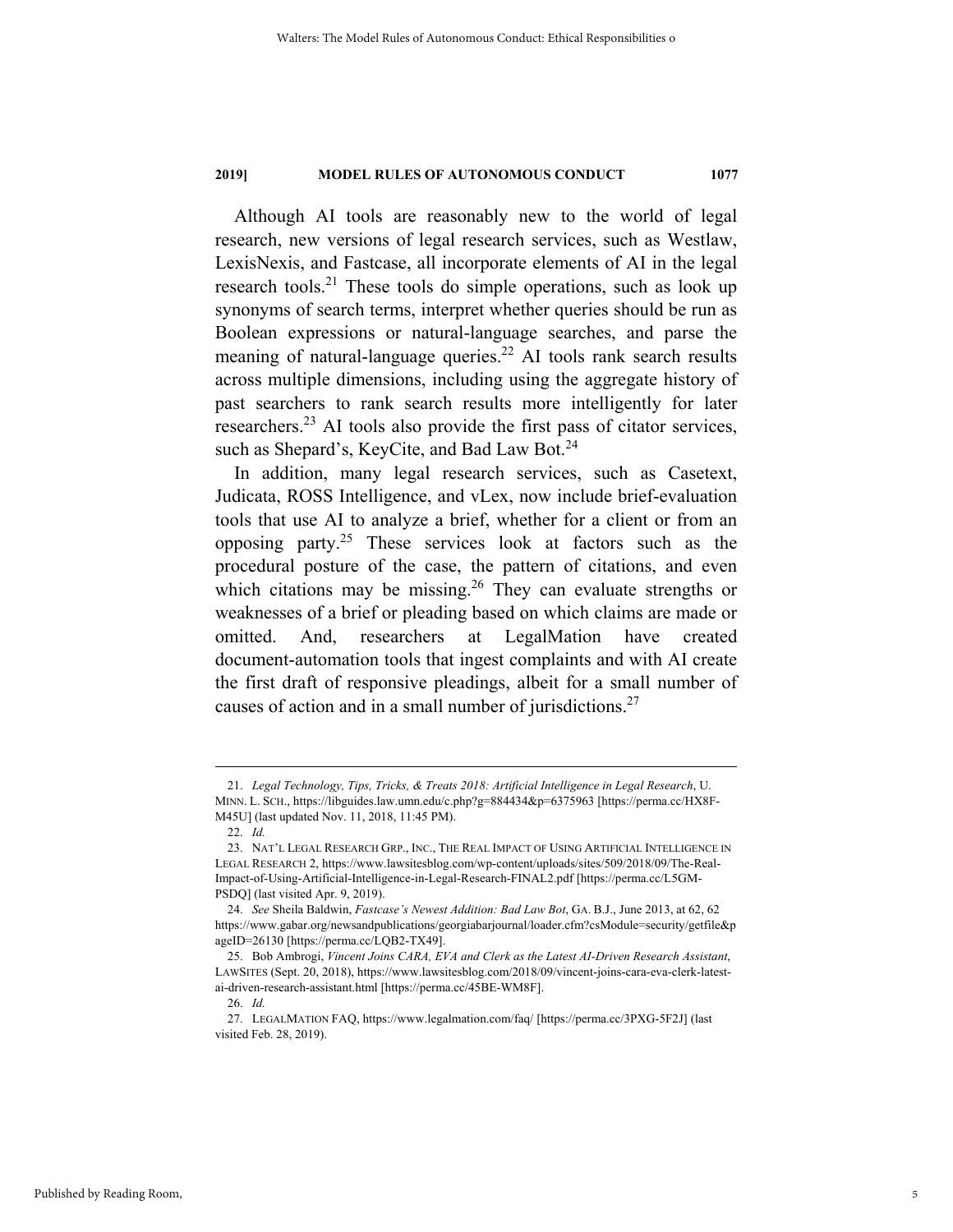Lawyers also have new opportunities to provide data-driven legal advice, especially using data analytics. Services such as Lex Machina and Ravel Law on LexisNexis, Westlaw Edge, and Docket Alarm on Fastcase provide empirical insights into judges, law firms, parties, and causes of action.<sup>28</sup> These services aggregate information from docket sheets, briefs, motions, pleadings, and judicial opinions to give quantitative, fact-driven assessments about litigation strategy. $29$ Lawyers and their clients can use these tools to choose the most favorable forum in which to file suit, assess whether to pursue particular claims in front of certain judges, assess the settlement strategy of an opposing party, and much more.

These services are not science fiction—all of them today use AI techniques or data analysis to help lawyers improve their strategic decision making. Many lawyers are just learning about these tools for the first time, but if they are not yet the state of the art in legal-service delivery, it is clear that they soon will be the "standard of competent practitioners."30 Indeed, in the near future, competent legal practice may be impossible without the assistance of machine augmentation:

To remain successful and practice at the top of their licenses, lawyers are going to need increasingly powerful cognitive exoskeletons. Skillful non-biological helpmates may enable them to thrive as more and more free and low-cost services handle commodity work.

We rightly marvel at the subtle power of the human mind, yet its non-biological progeny may outdo all but a vanishing few of its own capacities. . . . Lawyer time may be the whale oil of today's economy that is eclipsed by the

 <sup>28.</sup> *See* Matthew Hutson, *Artificial Intelligence Prevails at Predicting Supreme Court Decisions*, SCI. MAG. (May 2, 2017, 1:45 PM), https://www.sciencemag.org/news/2017/05/artificial-intelligenceprevails-predicting-supreme-court-decisions [https://perma.cc/H6GS-RHW7].

 <sup>29.</sup> *See id.*

 <sup>30.</sup> James Summers, *Professional and Ethical Traps for Technophobes and Technoweenies*, MEM. B. ASS'N J., Jan. 2004,

http://www.allensummers.com/sites/396/uploaded/files/Professional\_Traps\_Jan\_2004.pdf [https://perma.cc/47L2-MVFP].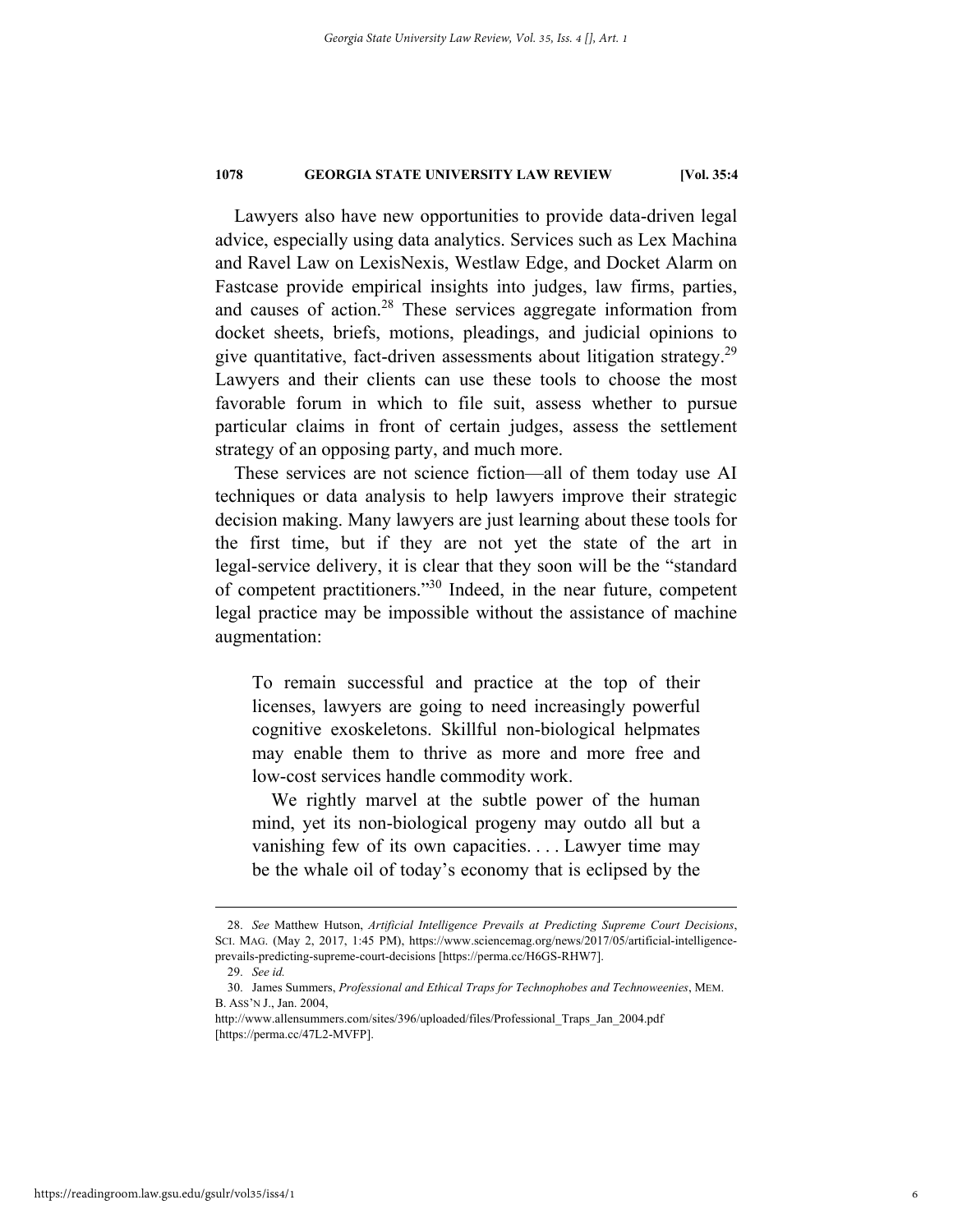kerosene of intelligent legal knowledge tools.

Many lawyers implicitly assume that artisanal intransigence will prevail over AI . . . . Lawyers should embrace knowledge technologies as complements to professional service. Those technologies can be augmenters and accelerants, not just substitutes. If they learn to leverage machine intelligence, even average lawyers can outperform machine intelligence alone.<sup>31</sup>

For years, lawyers and law firms have considered their duties to clients to be a reason to be skeptical about new service providers. Their professional duties of confidential representation, for example, require them to carefully vet new tools for the delivery of legal services and to go slow in adopting new technologies. In this case, however, the Model Rules actually propel lawyers and their firms forward. Rule 1.1, read in conjunction with Comments 5 and 8, requires law firms to employ measures, including AI and data analytics, to ensure that they meet standards of reasonable competence in representation.

### *II. Rule 1.6: Duty of Confidentiality*

#### *Client-Lawyer Relationship*

(a) A lawyer shall not reveal information relating to the representation of a client unless the client gives informed consent [or] the disclosure is impliedly authorized in order to carry out the representation . . .

. . . .

(c) A lawyer shall make reasonable efforts to prevent the inadvertent or unauthorized disclosure of, or unauthorized access to, information relating to the representation of a

 <sup>31.</sup> Marc Lauritsen, *Toward a Phenomenology of Machine-Assisted Legal Work*, 1 J. ROBOTICS ARTIFICIAL INTELLIGENCE & L. 67, 78–79 (2018).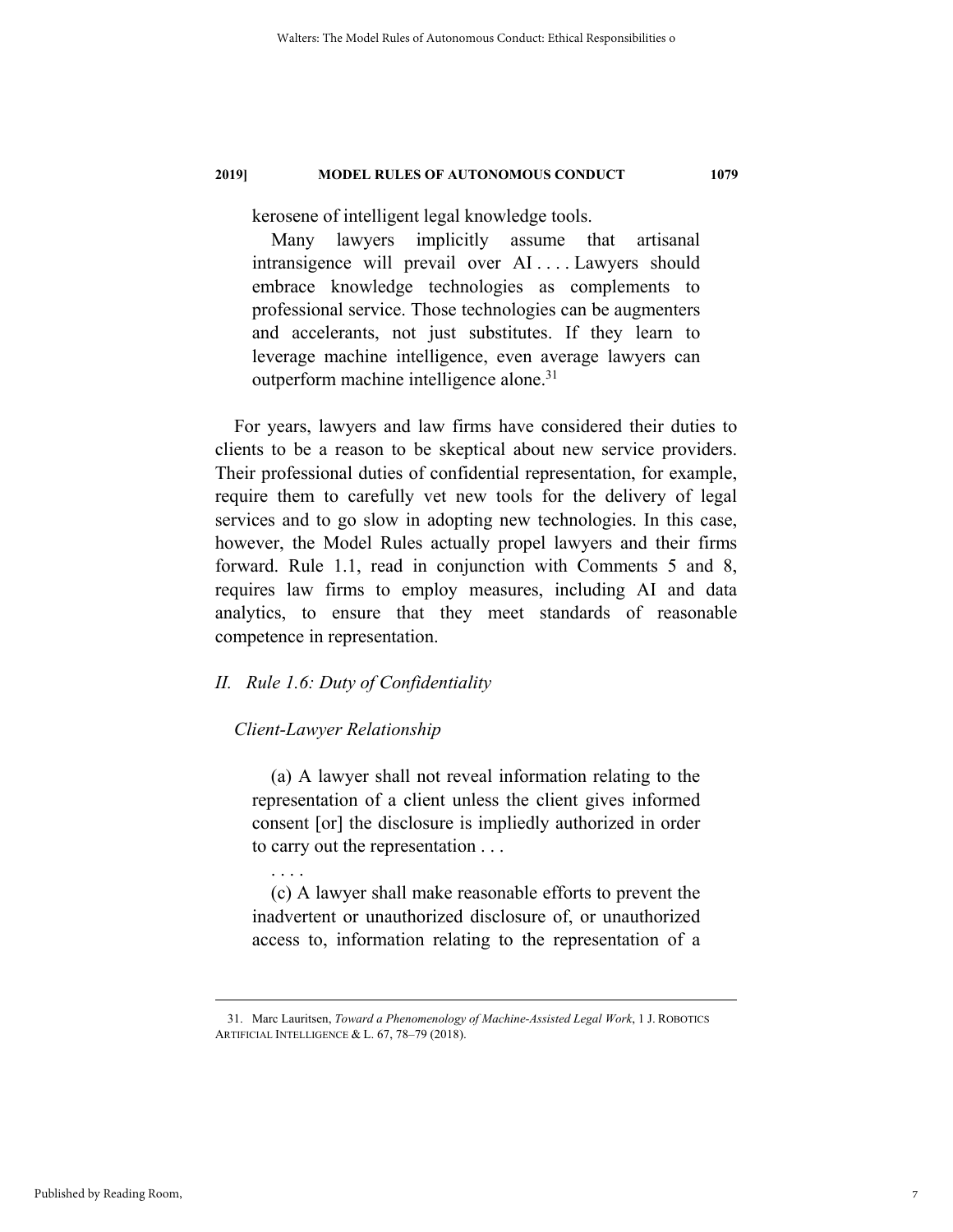client.32

Lawyers for years have been using third-party tools to handle client data: from the early days of copying machines and fax machines, to computers and word-processing software, to hosted e-mail, practice-management software, and cloud computing. As with the older tools, lawyers and their firms will need to ensure the confidentiality of sensitive client information analyzed with AI.

Lawyers have been using AI in their practices for years. When Microsoft Word autocorrects a spelling error, it's using  $AI^{33}$ Computer scientists often quip that "once it works, we stop calling it AI."<sup>34</sup> So, we should not be considering whether or when law firms will use AI in their practices. Siri and Cortana use AI, as does optical character recognition, or "OCR."35 Smart speakers, such as Amazon's Alexa, use AI to understand spoken language.<sup>36</sup> Lawyers already use AI all the time in performing legal services, even if the tools tend to fade into the background once they work. Our question shouldn't be "whether" or "when" lawyers will use AI in their practices, but instead to examine how and when lawyers use these services, and especially what client information passes through them.

Law firms are beginning to use AI tools to understand their own matter data, seeking to differentiate both their specialized in-house matter libraries, as well as to create new legal services with AI tools.37

 33. Ed Walters, *AI Practice, Not Promise, in Law Firms*, L. PRAC. MAG. (Jan. 1, 2019) https://www.americanbar.org/groups/law\_practice/publications/law\_practice\_magazine/2019/januaryfebruary/JF2019Walters/ [https://perma.cc/E2DT-SJMJ].

 <sup>32.</sup> MODEL RULES OF PROF'L CONDUCT r. 1.6 (AM. BAR ASS'N 2016).

 <sup>34.</sup> *Id.*

 <sup>35.</sup> Kevin Murnane, *Dumb and Dumber: Comparing Alexa, Siri, Cortana and the Google Assistant*, FORBES (May 3, 2018, 8:00 AM), https://www.forbes.com/sites/kevinmurnane/2018/05/03/dumb-anddumber-comparing-alexa-siri-cortana-and-the-google-assistant/#630d4d8936e7 [https://perma.cc/L9J9- GRU4]; *Optical Character Recognition*, ARTIFICIAL INTELLIGENCE BLOG, https://www.artificialintelligence.blog/terminology/optical-character-recognition [https://perma.cc/YEX4-32EG].

 <sup>36.</sup> Bernard Marr, *Machine Learning in Practice: How Does Amazon's Alexa Really Work?*, FORBES (Oct. 5, 2018, 12:01 AM), https://www.forbes.com/sites/bernardmarr/2018/10/05/how-does-amazonsalexa-really-work/#73b1a2ad1937 [https://perma.cc/GZL5-SHJF].

 <sup>37.</sup> Ed Walters, *supra* note 33.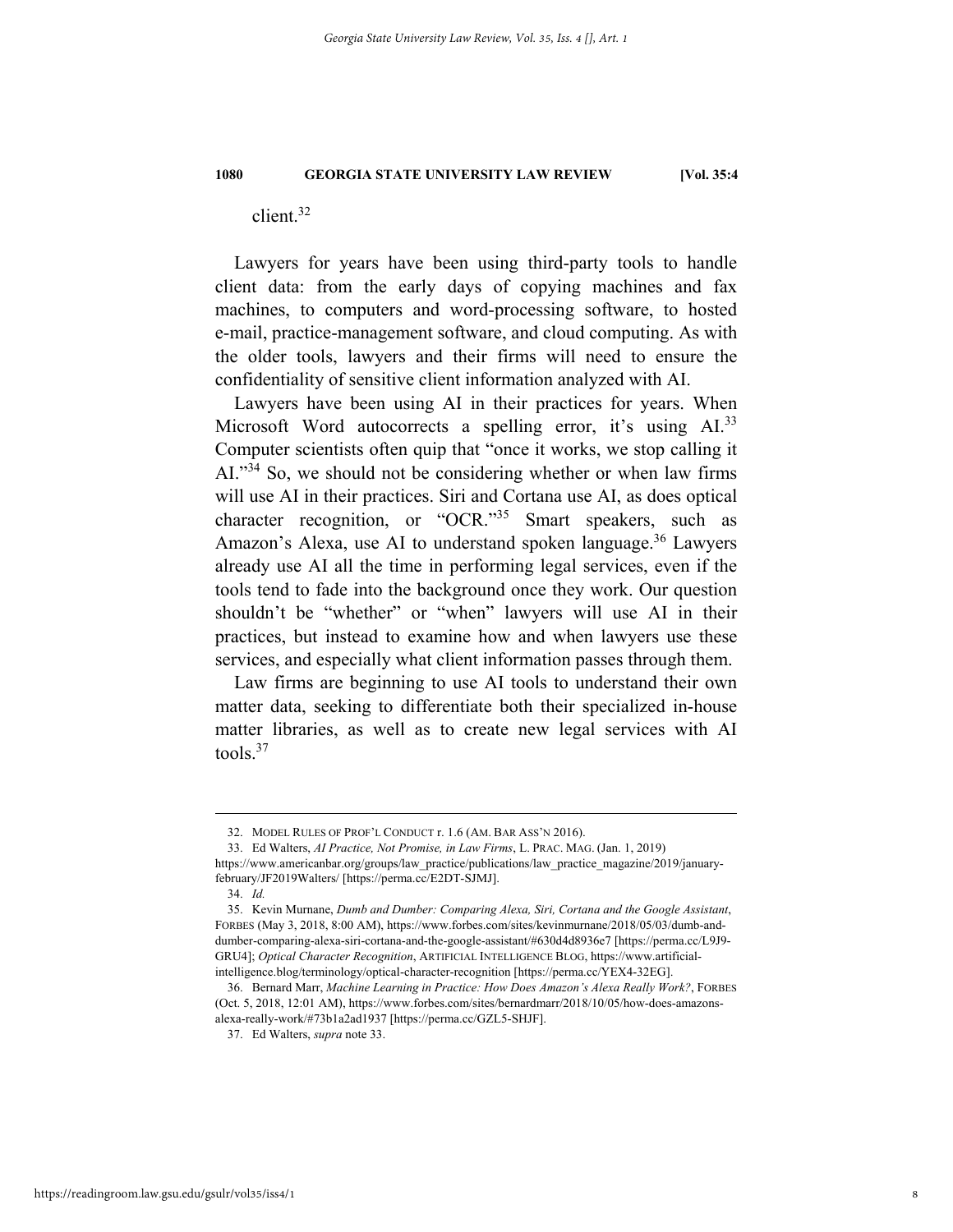Law firms are using AI to understand the distribution of their costs when providing legal services to clients. Law firms are using AI to dig deeper into their client billing history to better understand the resources required to handle different kinds of client matters. Clients increasingly request fixed-fee engagements or alternative fee agreements from law firms.<sup>38</sup> But if those firms do not understand their costs, a fixed-fee engagement poses a serious risk of cost overruns borne by the firm.

So instead of hand coding and curating past bills, firms are using AI to understand the range and distribution of costs, computing the mean and median costs for similar matters, and looking for facts that create outlier conditions. Firms are using tools, such as Digitory Legal or Fastcase's AI Sandbox, to analyze their billing data in this way.<sup>39</sup> Understanding costs mitigates risk for clients and for law firms, and it can help those firms be more competitive when seeking new business.

Although some providers request that firms turn over their data for analysis, this is unlikely to be practical for law firms. The better practice is for firms to maintain control of sensitive client information and to conduct their own analysis. This analysis with AI tools need not be exclusively in "on-premises" servers or hardware; however, firms will likely wish to employ cloud-computing platforms for the simplicity of scaling server resources and storage. Law firms working on the cloud should insist on having exclusive access to servers to maintain the confidentiality of sensitive client information.<sup>40</sup>

Similarly, some AI tools are trained by the data they analyze.<sup>41</sup> Even if the software or API is run on a data set that remains within the control of the firm, it is possible that AI tools of general application could learn specific facts or patterns from client-sensitive

 <sup>38.</sup> *Id.*

 <sup>39.</sup> *Id.* 

 <sup>40.</sup> John Reed Stark, *Law Firms and Cybersecurity: A Comprehensive Guide for Law Firm Executive Committees*, CYBERSECURITY DOCKET (2016), https://www.johnreedstark.com/wpcontent/uploads/sites/180/2016/04/Law-Firm-Cybersecurity-Guide-Final-PDF.pdf [https://perma.cc/RCT5-FS6N].

 <sup>41.</sup> Walters, *supra* note 33.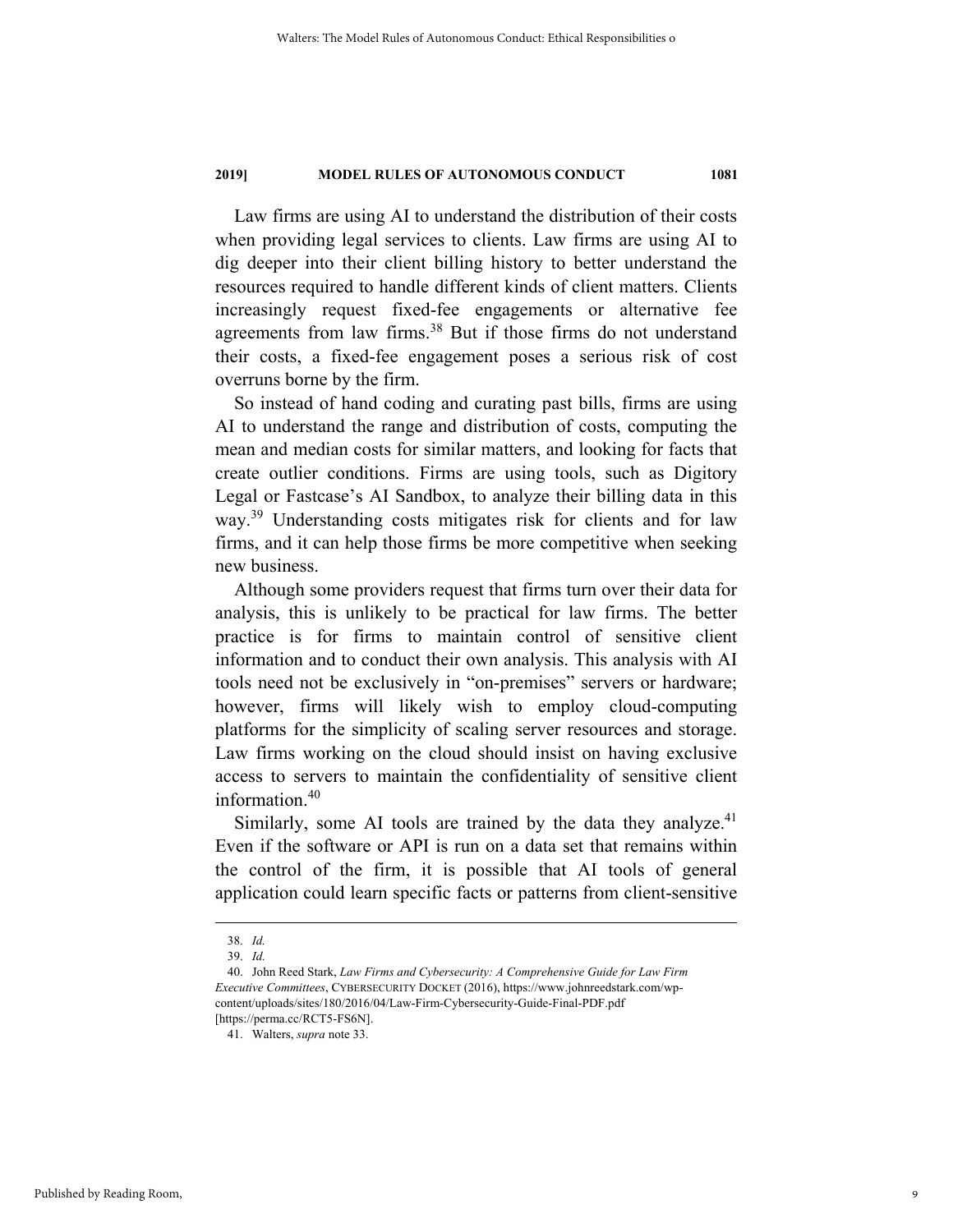data.42 The team at IBM Watson has worked to create learning modules called "cartridges" for certain types of legal inquiries.<sup>43</sup> But these cartridges are trained on law firm data, so it is important to understand what information, if any, is extracted from AI tools, and the software company's policy (if any) to destroy data such as uploaded briefs, to ensure that the lawyer or firm remains within their contractual or professional obligations of confidentiality.<sup>44</sup>

AI tools do not necessarily present a special risk when dealing with clients' confidential data. Law firms have conducted business over telephones and unencrypted e-mail for decades. Lawyers using an iPhone or commercial PBX systems passively use AI to transcribe voicemail from clients, for just another example.45 AI tools don't create new rules or risks of confidentiality, but they do pose another area in which law firms should be conscious and analyze what information is being stored or transmitted, how it is used, and whether and when that information is destroyed. This may additionally present an opportunity for law firms to once again see AI services in use in their firm, especially those that the firm takes for granted or no longer sees.

#### *III. Duty of Good Faith*

#### *Rule 3.1: Meritorious Claims & Contentions*

A lawyer shall not bring or defend a proceeding, or assert or controvert an issue therein, unless there is a basis in law and fact for doing so that is not frivolous, which includes a

 <sup>42.</sup> Zainab Hussain, *The ABCs of Machine Learning: Privacy and Other Legal Concerns*, L. PRAC. TODAY, (June 14, 2017) https://www.lawpracticetoday.org/article/machine-learning-privacy-legalconcerns/ [https://perma.cc/BHB8-2ZPX].

 <sup>43.</sup> Jordan Furlong, *Thinking Differently About Legal AI*, LAW TWENTY ONE (May 17, 2018) https://www.law21.ca/2018/05/thinking-differently-legal-ai/ [https://perma.cc/T9UC-NCZ].

 <sup>44.</sup> JACKSON LEWIS, DATA PRIVACY AND SECURITY: A PRIMER FOR LAW FIRMS (May 2010), https://www.workplaceprivacyreport.com/wp-content/uploads/sites/162/2010/09/Data-Privacy-Primerfor-Law-Firms-Sept-2010-FINA.pdf [https://perma.cc/MA7Y-9U4W]; Furlong, *supra* note 43.

 <sup>45.</sup> Geri L. Dreiling, *Voice-to-Text Transcription for Voice Mail*, LAWYERTECHREVIEW.COM (Feb. 8, 2011), http://lawyertechreview.com/2011/voice-to-text-for-voice-mail/ [https://perma.cc/D8ZL-EY7P].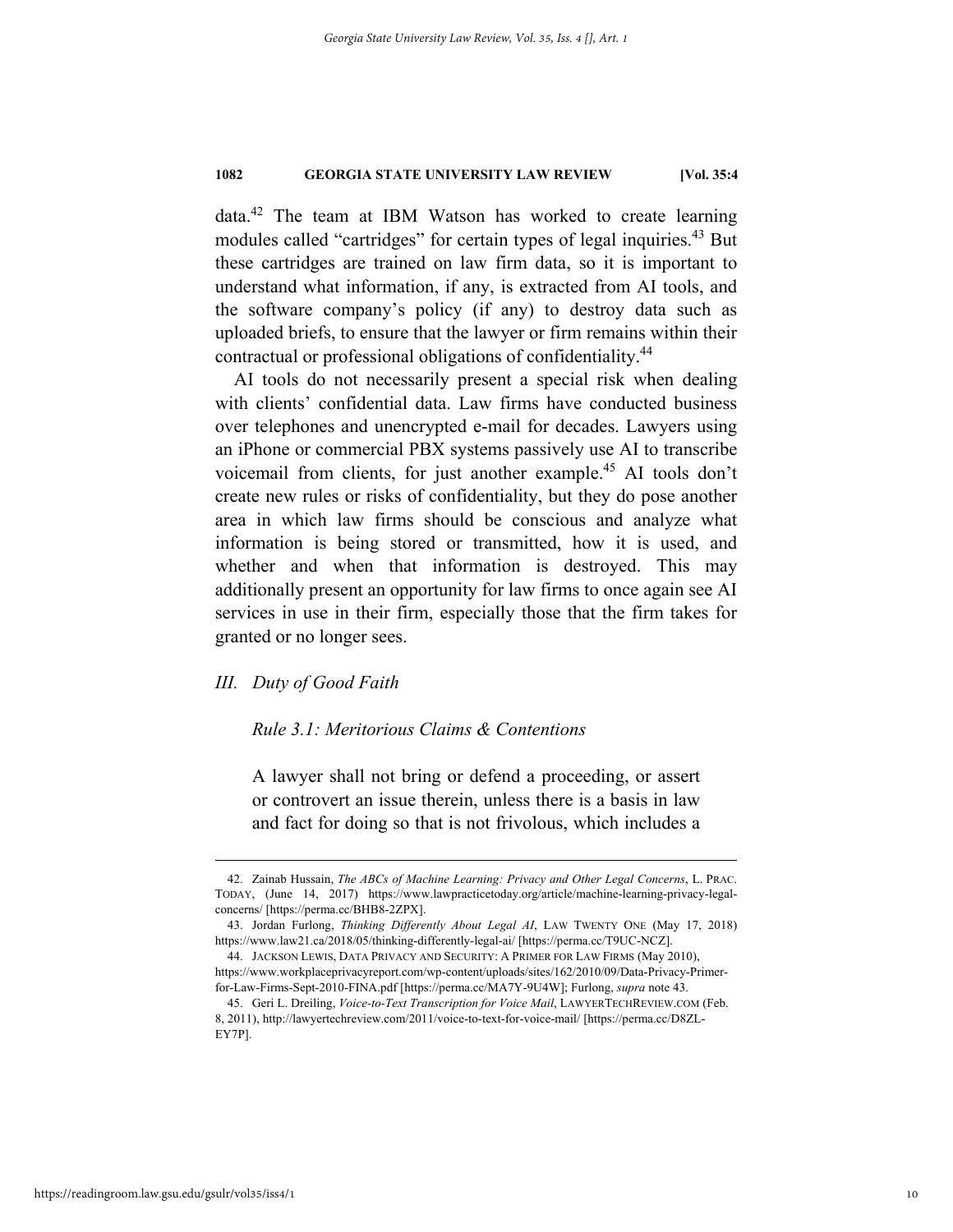good faith argument for an extension, modification or reversal of existing law. A lawyer for the defendant in a criminal proceeding, or the respondent in a proceeding that could result in incarceration, may nevertheless so defend the proceeding as to require that every element of the case be established.<sup>46</sup>

The Model Rules impose an ethical obligation on lawyers to understand the basis in law for legal arguments, and it prohibits law firms from using arguments that they know to be without merit.<sup>47</sup> As the rule states, a lawyer may request in good faith that a court extend, modify, or reverse existing law, or to prove every element of a criminal case.48 However, a lawyer who asserts an argument that he or she knows to be frivolous will be in violation of the rules of professional conduct.49

In the past, lawyers have used legal research, citators, and treatises to understand whether arguments are good law or nonfrivolous.<sup>50</sup> They were obliged to analyze whether law was good in a particular court but in a general way—for all judges in any particular jurisdiction or court level.

Law firms are looking at litigation analytics more than ever to analyze the merits of arguments and litigation strategies—in no small part because the tools of analysis are improving quickly.<sup>51</sup> For example:

> Tools from the recently launched Lexis Analytics and from Docket Alarm give a deeper look than ever at the strategies, judges, and law firms that help firms to understand litigation outcomes. Formerly the domain

 <sup>46.</sup> MODEL RULES OF PROF'L CONDUCT r. 3.1 (AM. BAR ASS'N 2016).

 <sup>47.</sup> *Id.* 

 <sup>48.</sup> *Id.*  49. *Id.*

 <sup>50.</sup> Walters, *supra* note 33.

 <sup>51.</sup> *Id.*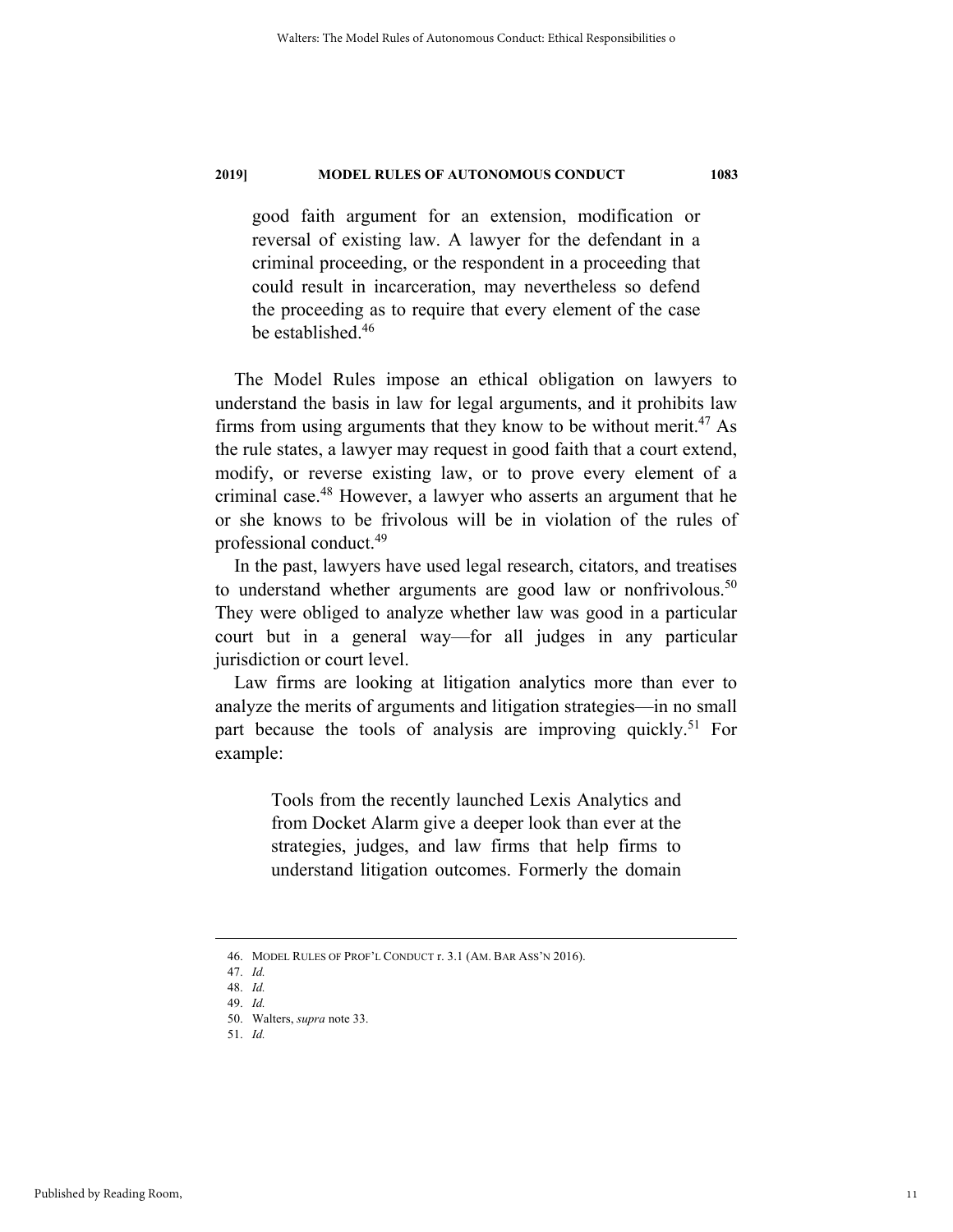of federal courts only, these tools are now expanding into state courts as well.

Markets may drive this trend toward a deeper understanding of legal analytics. Clients need better information to make strategic decisions about litigation, and they are becoming increasingly sophisticated about pricing risk. In addition, litigation financing companies will have hundreds of millions of dollars at stake, so they will demand that firms are using analytics to understand the risks at trial. $52$ 

In addition to these gains, lawyers have an increasing capacity to understand how individual judges are likely to rule in a case or whether certain motions are likely to be granted.<sup>53</sup> Today these tools are mostly descriptive; that is, they explain what has happened in similar cases in the past.<sup>54</sup> Future tools will be more predictive, describing what is likely to happen in a particular case in the future.

Lawyers have new probabilistic tools to analyze whether their clients are likely to prevail at trial, but the rules do not give clear guidance about how they should use them and what should be considered frivolous under the Model Rules.<sup>55</sup> When a lawyer receives a settlement offer that is in the ninety-first percentile of settlements in similar cases, does she have an obligation to recommend settlement to a client? What if the chances of winning at trial are 26%? Does that increase the obligation to settle a case?

It is not far-fetched to imagine that AI tools will analyze causes of action, briefs, motions, and settlements in the future and make predictive recommendations. Although lawyers may often agree with these recommendations, there will certainly be occasions when the lawyer disagrees.<sup>56</sup> When AI is sufficiently skilled at making

<u>.</u>

*<sup>52.</sup> Id.* 

 <sup>53.</sup> *Id.*

 <sup>54.</sup> *Id.* 

 <sup>55.</sup> Sarah McCormick, *The Use of AI in Predicting Legal Outcomes*, LEGAL BUS. WORLD (Feb. 10, 2017) https://www.legalbusinessworld.com/single-post/2017/02/10/The-Use-of-AI-in-Predicting-Legal-Outcomes [https://perma.cc/88PN-H3D8].

 <sup>56.</sup> Walters, *supra* note 33; *see* Jason Millar & Ian R. Kerr, *Delegation, Relinquishment, and*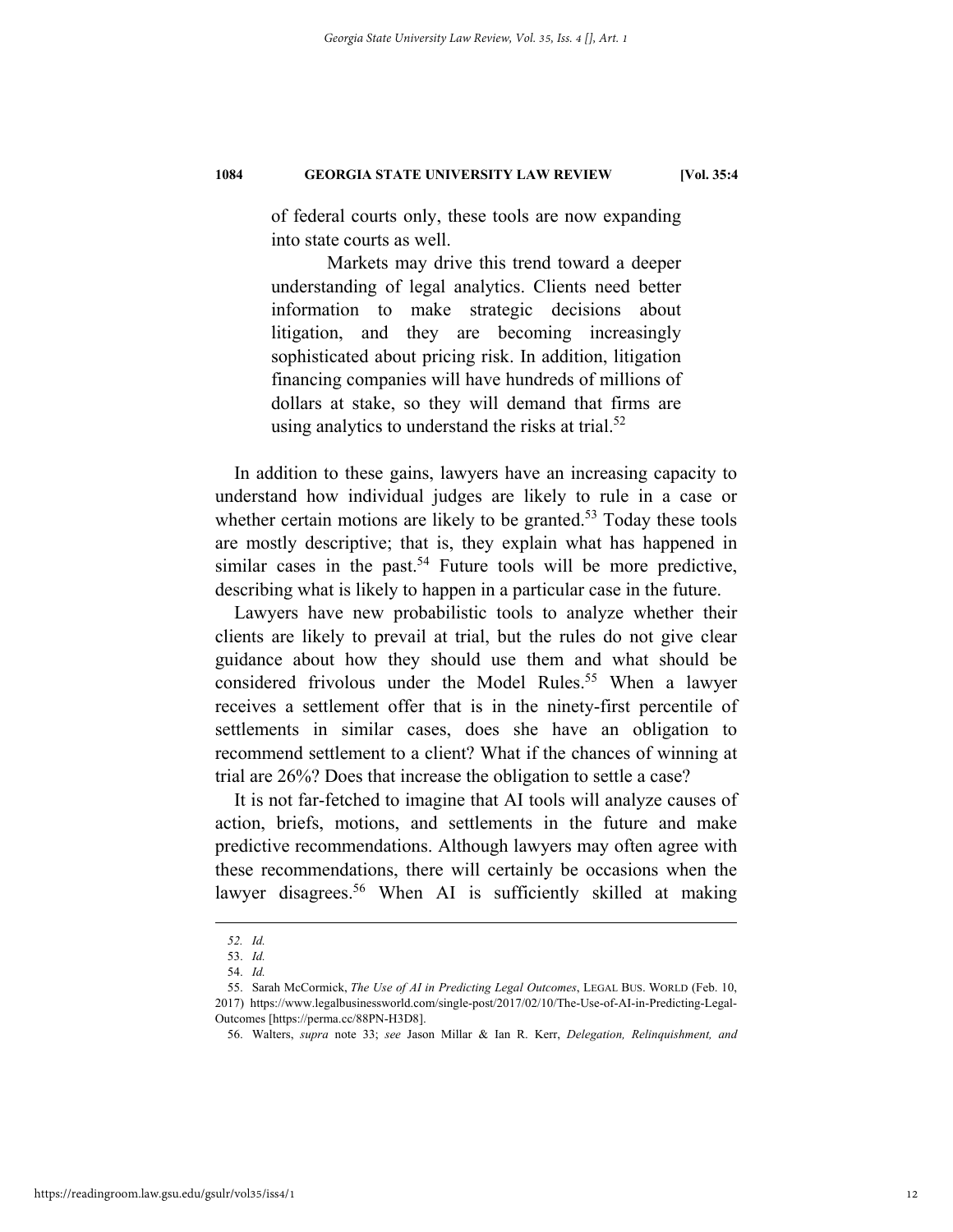predictive recommendations, conflicts between expert lawyers and expert analytics are likely to create new ethical conflicts as well as malpractice insurance issues. Will malpractice insurers raise rates on lawyers who advise clients not to follow the advice of machines that have very high rates of accuracy?

What about lawyers who advise clients based on the ill-advised recommendation of expert AI or data analytics? Just as very good autonomous cars can make mistakes that human drivers would not, predictive AI will become very good at its job.<sup>57</sup> It will also make mistakes and maybe even some mistakes that lawyers would not. Malpractice insurers (and perhaps the Model Rules) may create incentives for lawyers to advise in accord with expert AI systems, but that may create negligence liability for law firms.

As predictive AI and expert systems get better, Model Rule 3.1 may seek to create a safe harbor for lawyers who advise their clients with the assistance of expert systems. Individual cases may offer the opportunity for courts to create a common law of probabilistic reasonableness, when the predicted odds become so long that there is not a reasonable basis in fact to think it will be successful. In addition, malpractice insurers and rule makers should be careful to give guidance for lawyers about when it is ethical to trust automated systems and when those lawyers should override the recommendation of a software system in advising a client.

#### *IV. Rule 5.1: Duty of Supervision*

#### *Rule 5.1 provides:*

(a) A partner in a law firm, and a lawyer who individually or together with other lawyers possesses comparable managerial authority in a law firm, shall make reasonable efforts to ensure that the firm has in effect measures giving

1

*Responsibility: The Prospect of Expert Robots*, *in* ROBOT LAW 102 (Ryan Calo, A. Michael Froomkin, & Ian Kerr eds., 2013).

 <sup>57.</sup> *See* Walters, *supra* note 33.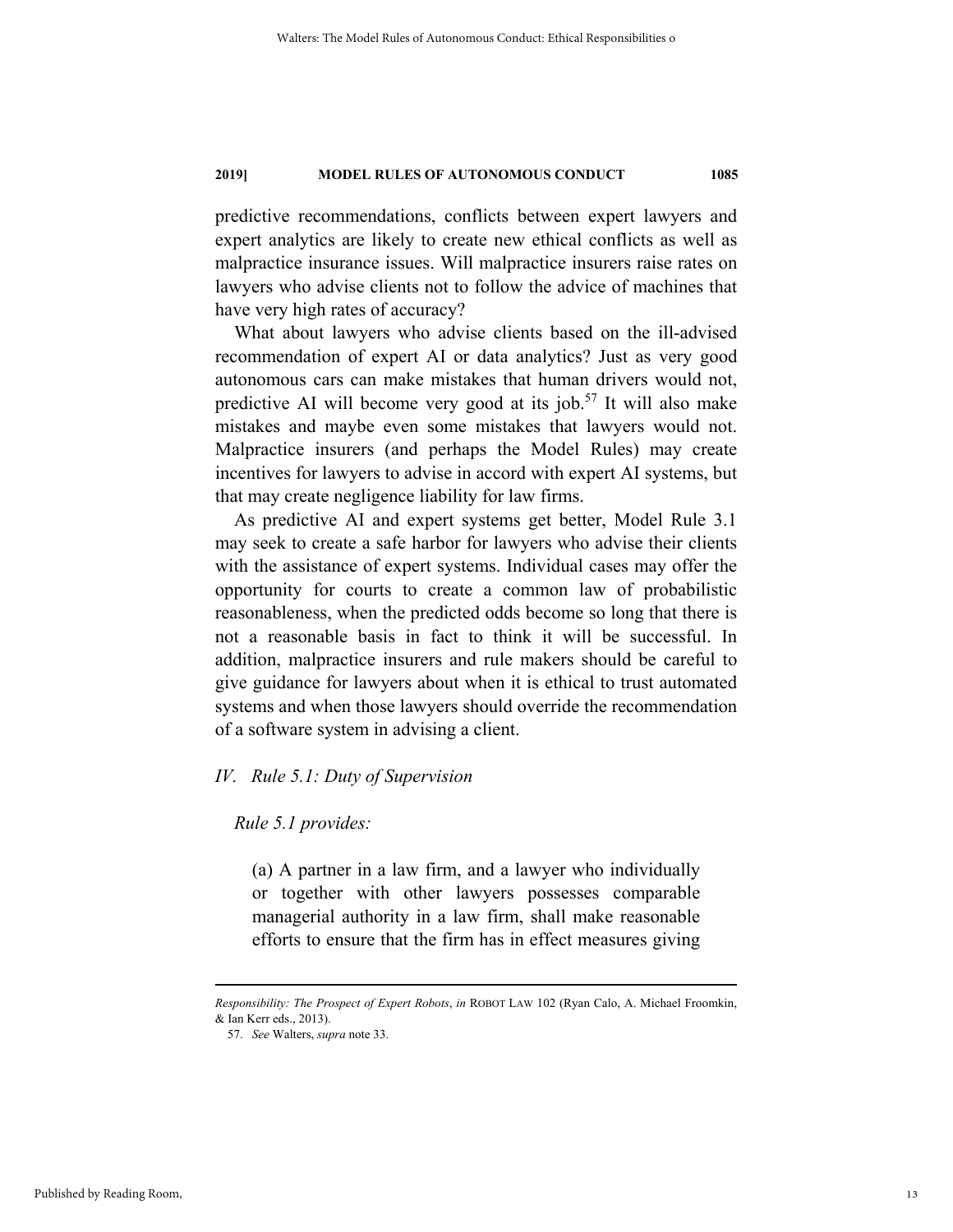reasonable assurance that all lawyers in the firm conform to the Rules of Professional Conduct.

(b) A lawyer having direct supervisory authority over another lawyer shall make reasonable efforts to ensure that the other lawyer conforms to the Rules of Professional Conduct.<sup>58</sup>

Rule 5.1 establishes that partners and managers of law firms take reasonable efforts to ensure that lawyers make sure that the lawyers they manage conform to the requirements of the Model Rules.<sup>59</sup> Lawyers obviously cannot shirk their professional responsibilities when their teammates break the rules.

When lawyers use expert systems in the practice of law, such as software that assists lawyers in drafting a pleading, these AI tools will perform tasks that previously were handled only by lawyers. This also raises UPL issues that the next section addresses. The Model Rules say nothing about the responsibility of a lawyer to make sure that software she manages conforms to the Rules of Professional Conduct, but the rationale would be no different.

When a law firm uses software instead of people in part (or in all) of the legal-service delivery, that firm would presumably have the same professional responsibility to ensure that the software comports with the rules—for example protecting client confidentiality, not making frivolous arguments, or not making false statements to the tribunal.<sup>60</sup> Presumably a court that received a pleading with a false statement or with a frivolous argument would not care whether the document was prepared by AI or by an associate at the firm. The managing partner of the firm would be responsible to "make reasonable efforts to ensure that the other lawyer conforms to the Rules of Professional conduct."61

 <sup>58.</sup> MODEL RULES OF PROF'L CONDUCT r. 5.1 (AM. BAR ASS'N 2016).

 <sup>59.</sup> *Id.*

 <sup>60.</sup> MODEL RULES OF PROF'L CONDUCT r. 1.6, 3.1, 3.3 (AM. BAR ASS'N 2016); *see* Spahn, *supra* note 6.

 <sup>61.</sup> MODEL RULES OF PROF'L CONDUCT r. 5.1 (AM. BAR ASS'N 2016).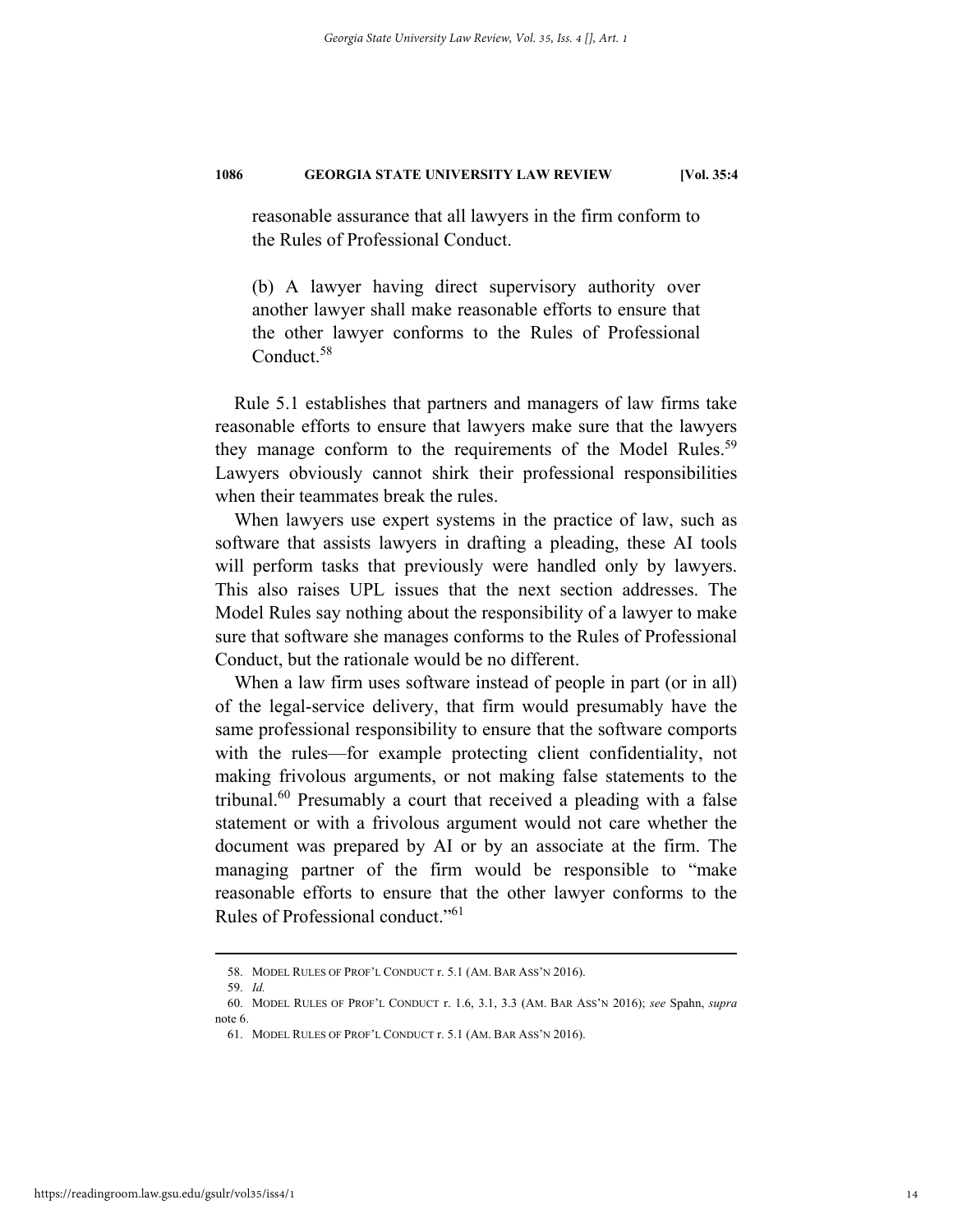Without resorting to calling the software a "robot lawyer," it would be a natural extension of the rule to require law firms to make the same reasonable effort to ensure that the software conforms to the Rules of Professional Conduct. On the other hand, it will be very difficult for law firms to understand whether software is conforming to the rules. Law firms cannot do a forensic examination of all the software they use in the firm.

Rule 5.1(b) requires only that the managing lawyer make "reasonable efforts," and it would be unreasonable to expect a lawyer to inspect the code base of the software the firm employs.<sup>62</sup> A reasonable safe harbor in a circumstance like this would be for software to have the imprimatur of an industry group or a certification of accuracy. However, no certification group currently exists. Malpractice insurers may have an incentive to set up a testing consortium as legal software takes on more tasks previously reserved for human lawyers to create a safe harbor for malpractice claims against lawyers and firms that use tested and certified software.<sup>63</sup>

#### *V. Rule 5.5: Unauthorized Practice of Law*

Rule 5.5(a) specifically provides, "A lawyer shall not practice law in a jurisdiction in violation of the regulation of the legal profession in that jurisdiction, or assist another in doing so." Comment 2 further provides:

The definition of the practice of law is established by law and varies from one jurisdiction to another. Whatever the definition, limiting the practice of law to members of the bar protects the public against rendition of legal services by unqualified persons. This Rule does not prohibit a lawyer from employing the services of paraprofessionals and delegating functions to them, so long as the lawyer supervises the delegated work and retains responsibility for

 <sup>62.</sup> *Id.*

 <sup>63.</sup> Walters, *supra* note 33.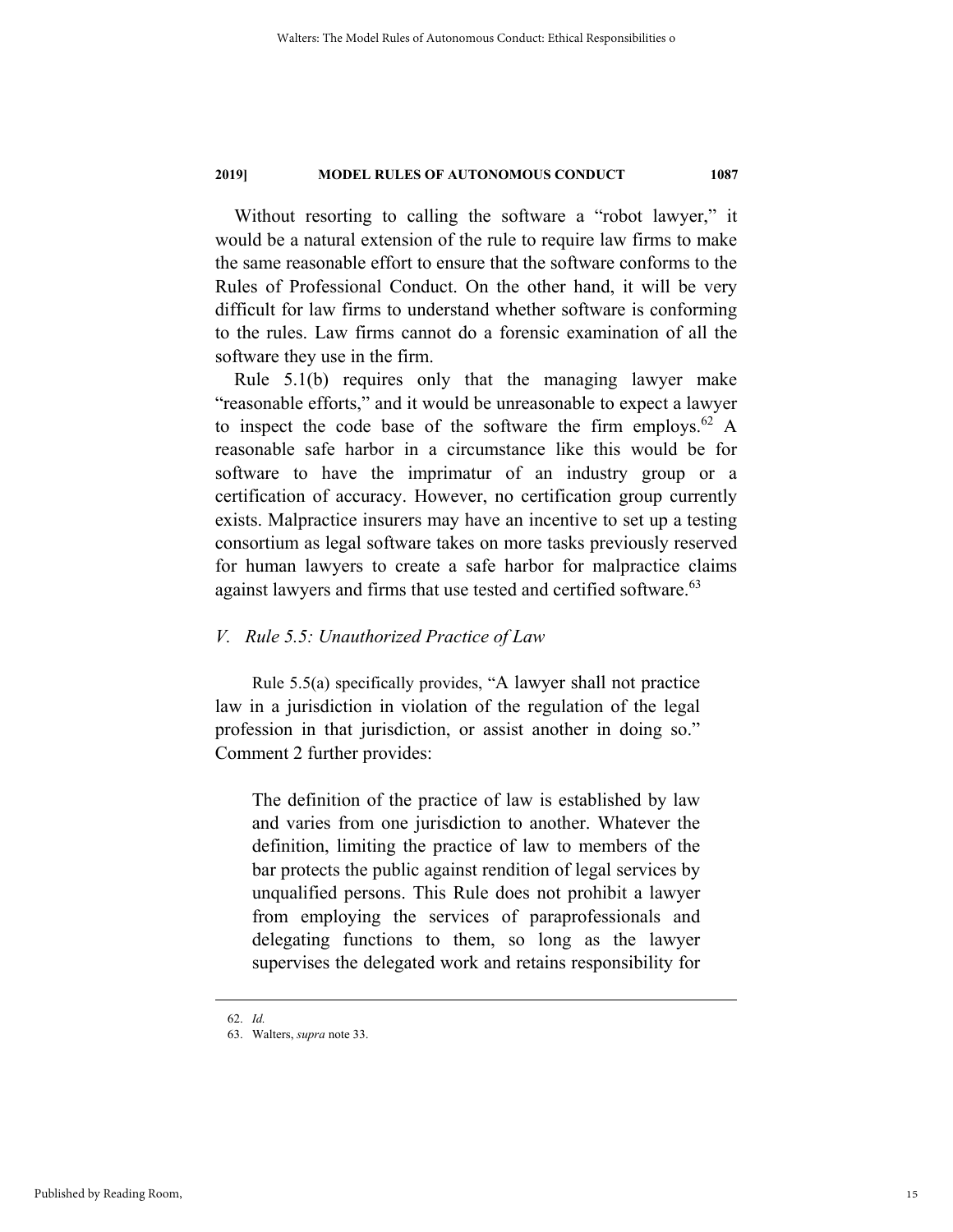their work. See Rule 5.3.<sup>64</sup>

The Model Rules prohibit lawyers from violating the law of a jurisdiction, for example practicing before a court without a license from that court, which could make it seem like the UPL rules only apply to lawyers. $65$  On the contrary, almost every state has a statute or regulation prohibiting someone who does not have a law degree from engaging in the practice of law.<sup>66</sup> The penalties for violating UPL rules can be severe, ranging from fines to criminal charges.<sup>67</sup> Two-thirds of states have made UPL a criminal misdemeanor, and in a few states it is a felony.68

Statutes in all fifty states seek to protect consumers by requiring that legal services are only delivered by lawyers who have attended an accredited law school, passed the bar exam, and passed a character-and-fitness review.69 By providing legal information and advice directly to consumers without going through an attorney, it is possible that software services are "practicing law" without a license. Moreover, as computers get smarter and software becomes more and more capable, AI is likely to encroach more into what would traditionally be considered legal practice.

Although software might violate UPL rules, it is not at all clear which software and which services would do so, and in which states. There is no universal standard for what constitutes "the practice of law" in the United States. Instead, UPL rules are set by a patchwork quilt of regulations, state statutes, case law, bar ethics committee opinions, and attorney general opinions.<sup>70</sup> Each state has its own

 <sup>64.</sup> MODEL RULES OF PROF'L CONDUCT r. 5.5 cmt. 2 (AM. BAR ASS'N 2016).

 <sup>65.</sup> *Id.*; Derek A. Denckla, *Nonlawyers and the Unauthorized Practice of Law: An Overview of the Legal and Ethical Parameters*, 67 FORDHAM L. REV. 2581, 2581 (1999).

 <sup>66.</sup> *See* AM. BAR ASS'N, *Appendix A: State Definitions of the Practice of Law*, https://www.americanbar.org/content/dam/aba/administrative/professional\_responsibility/model-

def\_migrated/model\_def\_statutes.pdf [https://perma.cc/V79V-NV3N]; Denckla, *supra* note 65.

 <sup>67.</sup> Denckla, *supra* note 65, at 2585.

 <sup>68.</sup> *See, e.g.*, N.Y. EDUC. LAW § 6512 (McKinney 2019) ("Anyone not authorized to practice under this title who practices or offers to practice or holds himself out as being able to practice in any profession in which a license is a prerequisite to the practice of the acts, . . . or who aids or abets an unlicensed person to practice a profession . . . shall be guilty of a class E felony.").

 <sup>69.</sup> *See* MODEL RULES OF PROF'L CONDUCT r. 5.5 (AM. BAR ASS'N 2016).

 <sup>70.</sup> *See, e.g.*, *id.*; EDUC. § 6512.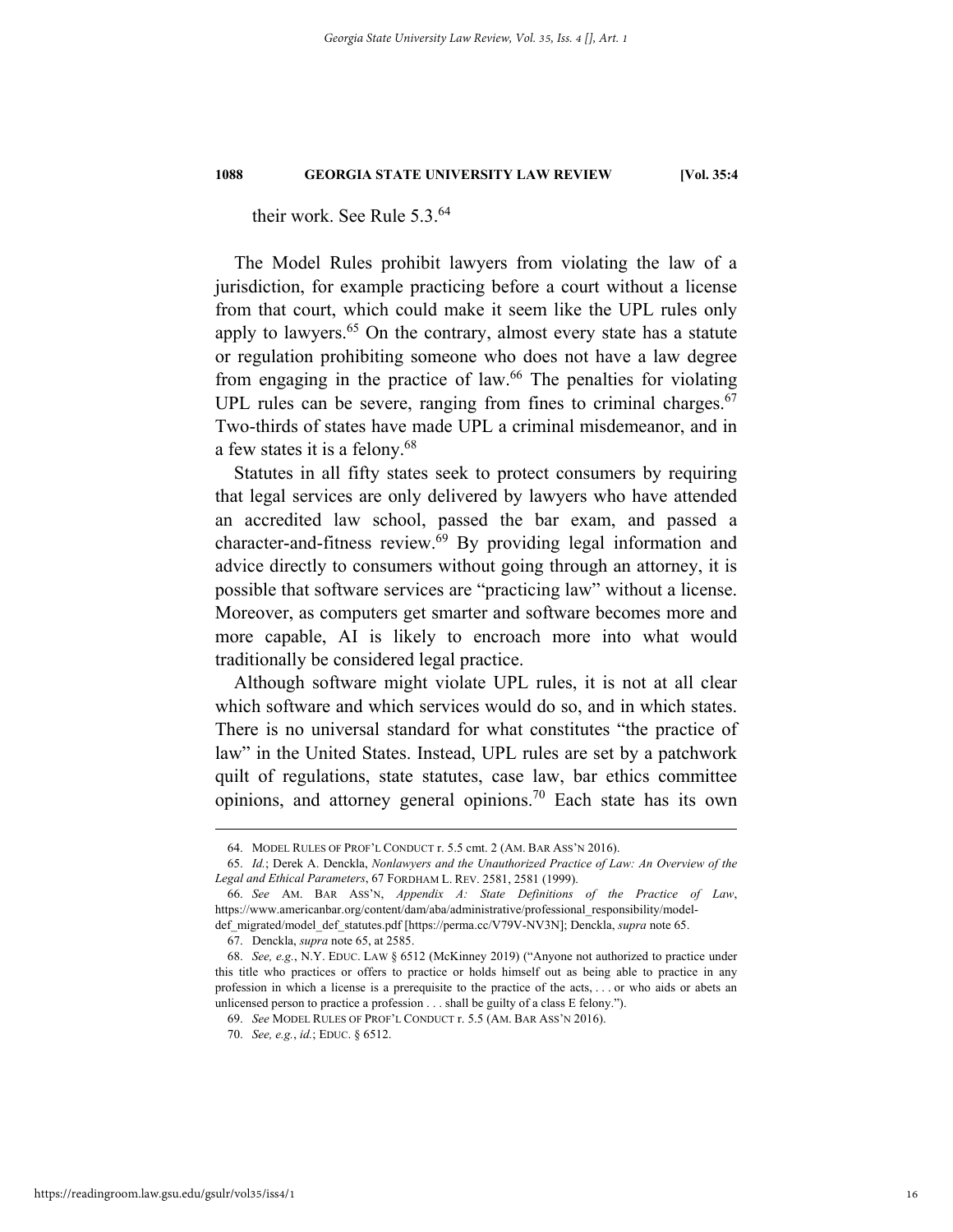standards and its own understanding of what constitutes unauthorized practice, and those standards are rarely well-defined. States generally restrict activities such as representing clients in court, drafting paid legal documents, or signing opinion letters as the "practice of law," but the rules in each state vary greatly.<sup>71</sup>

The Model Rules of Professional Responsibility Rule 5.5, Comment 2, states the conundrum well: "The definition of the practice of law is established by law and varies from one jurisdiction to another."72 The Restatement (Third) of the Law Governing Lawyers goes further to say that "the definitions and tests employed by courts to delineate unauthorized practice by nonlawyers have been vague or conclusory, while jurisdictions have differed significantly in describing what constitutes unauthorized practice in particular areas."73

For example, in 1997, the Unauthorized Practice of Law Committee of the State Bar of Texas brought suit against Parsons Technology, maker of the CD-ROM Quicken Family Lawyer, claiming that the company's library of computerized, fillable legal forms constituted the practice of law.<sup>74</sup> The court in that case found that the Quicken Family Lawyer program did constitute UPL, holding that the software purports to select the correct legal form, customizes the document, and "creates an air of reliability about the documents, which increases the likelihood that an individual user will be misled into relying on them."<sup>75</sup> It was only after a lobbying campaign by Parsons Technology that the Texas legislature amended its UPL statute to make clear that software such as Quicken Family Lawyer did not constitute the practice of law.<sup>76</sup>

Many states, such as New York and Massachusetts, do not consider basic form-filling to be law practice at all and allow

 <sup>71.</sup> *See, e.g.*, MODEL RULES OF PROF'L CONDUCT r. 5.5 (AM. BAR ASS'N 2016).

 <sup>72.</sup> *Id.*

 <sup>73.</sup> RESTATEMENT (THIRD) OF THE LAW GOVERNING LAWYERS § 4 (AM. LAW INST. 2000) cmt. c.

<sup>74</sup>*.* Unauthorized Practice of Law Comm. v. Parsons Tech*.*, No. Civ.A. 3:97CV–2859H, 1999 WL 47235, at \*1 (N.D. Tex. Jan. 22, 1999).

 <sup>75.</sup> *Id.* at \*6.

 <sup>76.</sup> Unauthorized Practice of Law Comm. v. Parsons Tech., 179 F.3d 956, 956 (5th Cir. 1999).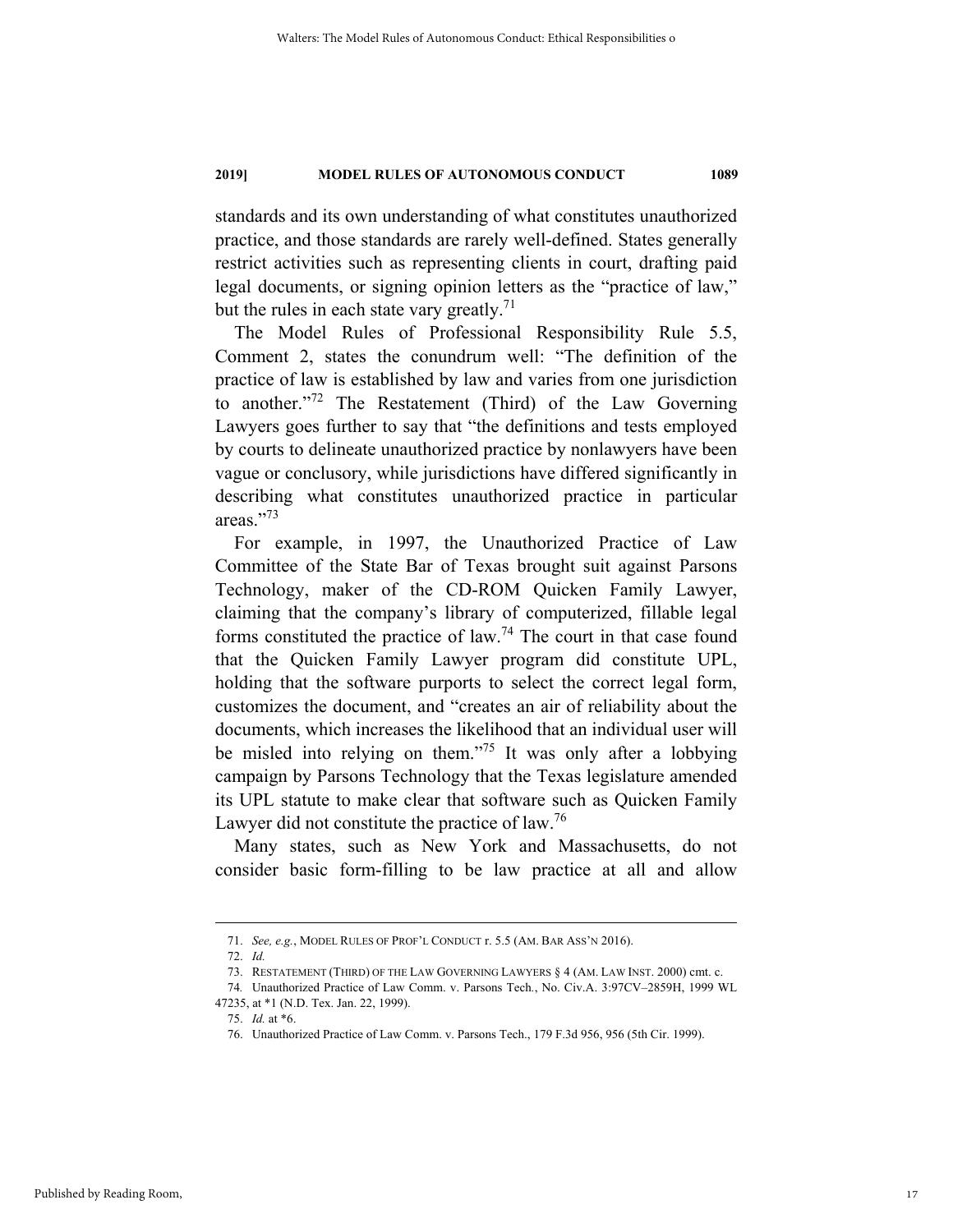unlicensed people to assist consumers with many forms directly.<sup>77</sup> Other states leave ambiguous when software constitutes UPL or have not yet faced the question.78

The lack of clear guidelines and uniformity has the potential to create a chilling effect on innovation and access-to-justice efforts. Software developers can never really know whether they are violating UPL statutes in their state. And if they are deemed not to violate the UPL laws of one state, they would still be subject to ambiguous and different UPL statutes of the other forty-nine states, plus the District of Columbia.

So, although software has great potential to help close the access-to-justice gap, the risk of criminal penalties, combined with uncertainty about what is permitted, may well deter many otherwise-enthusiastic developers from even trying to enter the market. Thus, in their current nonstandard and ambiguous form, UPL statutes represent a daunting obstacle to those who would address the access-to-justice gap with software.

UPL rules serve an important purpose of protecting clients from receiving ill-informed or incompetent legal representation. The interest they are designed to protect is that of the consumer in need of sound legal advice, not that of lawyers concerned about disruption in the industry. Of course, there is room for legitimate concern that some software companies may have low standards and will provide bad legal advice. Consumers need to be protected against potentially faulty software every bit as much as they need to be protected against unqualified human advisers.<sup>79</sup> Unfortunately, the current system disincentivizes all legal-software development, both the good and the bad, because it focuses on who can give legal advice rather than how development can affect the quality of legal services that are provided for clients.

 <sup>77.</sup> MASSACHUSETTS RULES OF PROF'L CONDUCT r. 5.5 (MASS. SUPREME JUDICIAL COURT).

 <sup>78.</sup> Robert Ambrogi, *Latest Legal Victory Has LegalZoom Poised for Growth*, ABA JOURNAL (Aug. 2014),

http://www.abajournal.com/magazine/article/latest\_legal\_victory\_has\_legalzoom\_poised\_for\_growth [https://perma.cc/3PKX-EY3N].

 <sup>79.</sup> *Id.*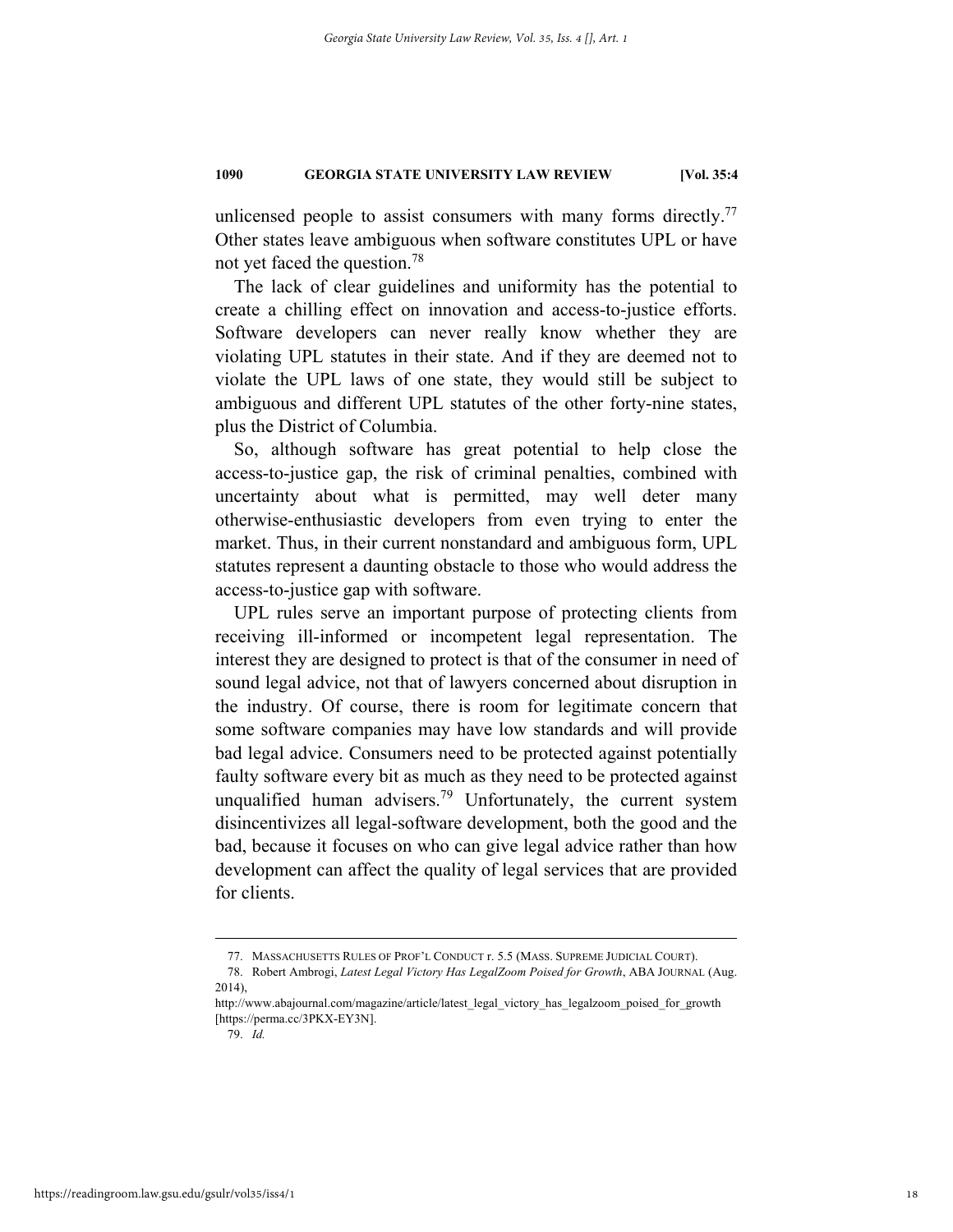#### **CONCLUSION**

The Model Rules are an important framework to protect consumers of legal services. Historically, states sought to govern the accreditation and conduct of lawyers, requiring that they conduct their business following a code of conduct that protected their clients.<sup>80</sup> In this history, however, many people have been excluded from legal services. $81$  AI and data analytics hold out the promise of a new era of legal services. Rules-based AI systems can provide one-to-many legal assistance, and data-driven legal analytics can provide new insights to clients. In many cases, such as duties of confidentiality, the text of the Model Rules, or a simple application of the rationale behind the text, will also protect consumers of legal services.

However, in some cases, the Model Rules may need an update, in particular with respect to UPL. This article does not argue for robot lawyers or a displacement of lawyers—far from it. It does suggest, however, that lawyers and others increasingly will provide legal services with software and that new protections will be necessary to protect consumers. It will be important as well to define more clearly what constitutes the "practice of law" so that innovators and law firms alike will have safe harbors for innovation.

Special problems remain for AI in the practice of law. In particular, when AI tools reach conclusions, they should be able to explain to lawyers and judges how they did and on what data they relied so that lawyers can exercise their duties of supervision. Lawyers and judges cannot protect clients from bias, for example, if their AI is little more than a "black box" producing legal conclusions.

The Model Rules do not prohibit the use of AI or data analytics; in fact, the Rule 1.1 duty of competence and the Rule 1.3 duty of

 <sup>80.</sup> MODEL RULES OF PROF'L CONDUCT preface (AM. BAR ASS'N 2016).

 <sup>81.</sup> Selina Thomas, *Rethinking Unauthorized Practice of Law in Light of the Access to Justice Crisis*, 23 PROF. LAW., no. 3, 2016, at 1, https://www.americanbar.org/content/dam/aba/publications/pro fessional\_lawyer/volume\_23\_number\_3/ABA\_PLN\_v023n03\_04\_rethinking\_unauthorized\_practice\_la w\_light\_access\_justice\_crisis.authcheckdam.pdf [https://perma.cc/X3CE-82XK].